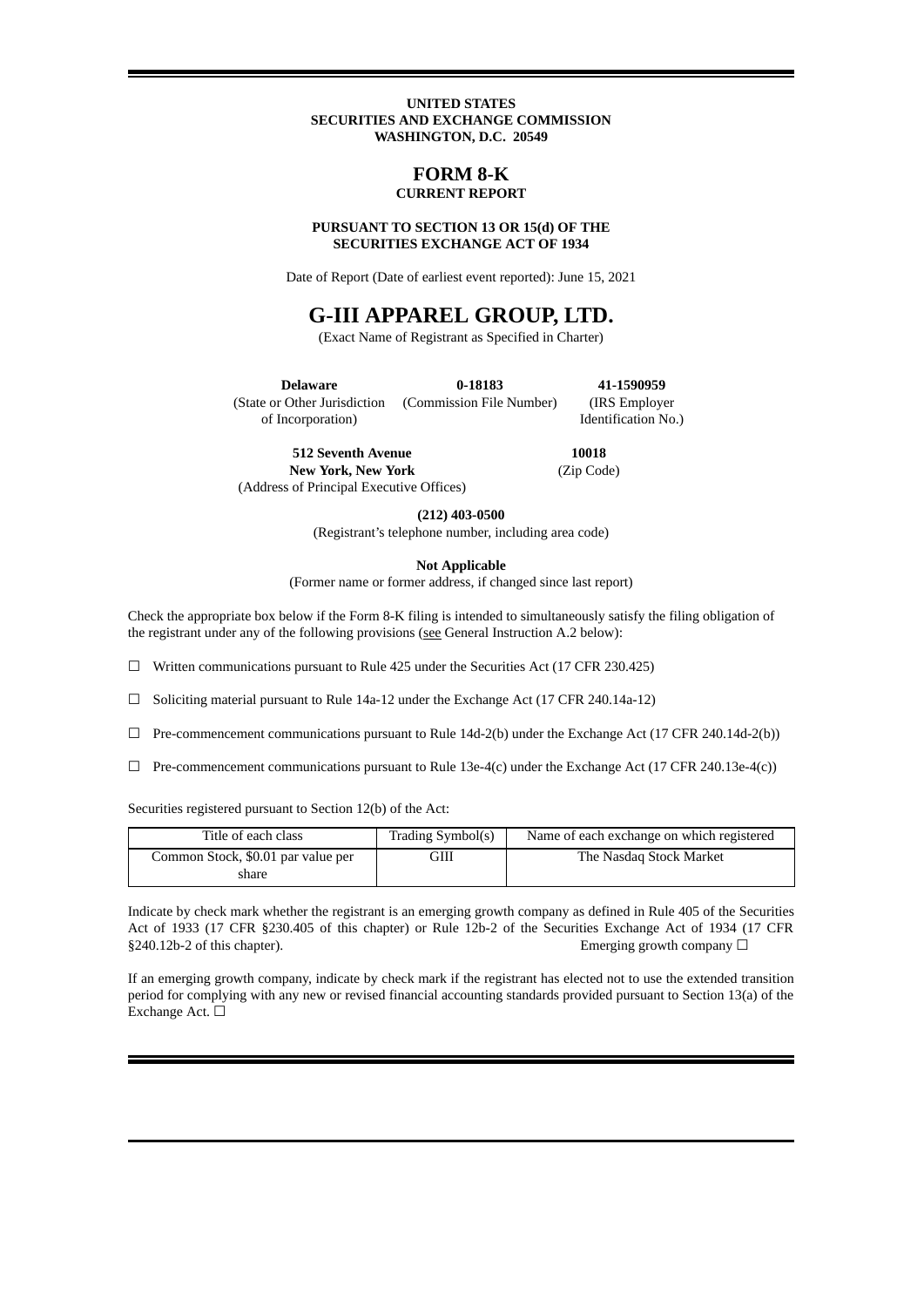#### **Item 5.02 Departure of Directors or Certain Officers; Election of Directors; Appointment of Certain Officers; Compensatory Arrangements of Certain Officers.**

(b) On June 15, 2021, G-III Apparel Group, Ltd. (the "Company") announced that, effective July 1, 2021, Wayne S. Miller will step down as the Company's Chief Operating Officer and will become a Senior Strategic Advisor to the Company. In Mr. Miller's new role, he will assist in the transition of his responsibilities and advise the Company on numerous aspects of corporate strategy, as further described below. Mr. Miller has served as the Chief Operating Officer of the Company since December 2003 and as its Secretary since November 1998. He also served as the Company's Chief Financial Officer from April 1998 until September 2005 and as its Treasurer from November 1998 until April 2006.

(e) On June 15, 2021, the Company and Mr. Miller entered into an Advisory Agreement providing for Mr. Miller's transition from Chief Operating Officer and Secretary to Senior Strategic Advisor, effective July 1, 2021 (the "Transition Date"). Mr. Miller's resignation as Chief Operating Officer and/or Secretary will be effective as of the Transition Date or any earlier date that the Company's appointment of a successor Chief Operating Officer or Secretary, as applicable, is effective. Under the Advisory Agreement, Mr. Miller will continue as an employee of the Company, advising the Company on key licensing contracts, potential merger and acquisition transactions, financing transactions, investor relations matters and other strategic matters.

Until the Transition Date, the Company will pay Mr. Miller the same base salary and benefits that he currently receives. From the Transition Date until the termination of Mr. Miller employment (the "Transition Period"), the Company will pay Mr. Miller: (i) a salary of \$375,000 per year until June 30, 2022; and (ii) a salary of \$250,000 per year from July 1, 2022 through the remainder of the Transition Period. During the Transition Period, the Company will continue to furnish Mr. Miller life and disability insurance coverage, and Company-paid supplemental personal life and disability insurance, at no less than current coverage levels; Mr. Miller will be entitled to participate in the Company's health insurance plans, with responsibility for paying the employee portion of plan premiums; and the Company will reimburse Mr. Miller's business expenses in accordance with Company policy.

During the Transition Period, the restricted stock units ("RSUs") granted to Mr. Miller in 2018, 2020 and 2021 will continue to time vest in accordance with their terms, except that vesting of 100,000 of the RSUs granted in 2020 has been accelerated to the date of execution of the Advisory Agreement. In addition, the performance share units ("PSUs") granted to Mr. Miller in 2019 will continue to time vest and remain subject to the achievement of the applicable performance conditions in accordance with the terms thereof.

Either party may terminate Mr. Miller's employment on at least thirty days' notice, provided that any such termination by the Company shall be effective no earlier than June 30, 2023. However, the Company may terminate Mr. Miller's employment at any time for Cause (as defined in the Advisory Agreement). In the event of a termination for Cause or Mr. Miller's voluntary termination of his employment, Mr. Miller shall not be entitled to any amounts or benefits under the Advisory Agreement other than earned but unpaid salary, or reimbursement of expenses, through the date of termination, and any amounts payable or benefits to be provided under the terms of the applicable benefit plans that have accrued through the date of termination (including any RSUs that have vested prior to the date of termination). If the Company terminates Mr. Miller's employment without Cause before June 30, 2023, Mr. Miller shall be entitled to continued salary payments through June 30, 2023; accelerated vesting and settlement of the RSUs issued to him in 2018 and 2020 and, if such termination without Cause occurs before Mr. Miller's PSUs issued in 2019 are otherwise settled, accelerated vesting of the PSUs; COBRA continuation coverage at the same premium rate that applies to the Company's employees generally (with the Company continuing to pay the employer portion thereof through June 30, 2023); and continued participation in other Company-paid insurance plans through June 30, 2023. In the event of Mr. Miller's death or Disability (as defined in the Advisory Agreement) before June 30, 2023, the accelerated vesting of Mr. Miller's outstanding RSUs and PSUs described in the preceding sentence will occur.

Mr. Miller will be bound by a non-competition covenant during the Transition Period and for two years after termination of employment. In addition, Mr. Miller has executed a waiver and release of pre-Advisory Agreement claims against the Company and its subsidiaries.

The foregoing description of the terms of the Advisory Agreement is qualified in its entirety by reference to the full text of the Advisory Agreement, a copy of which is filed as Exhibit 10.1 attached hereto, and the terms of which are incorporated by reference herein.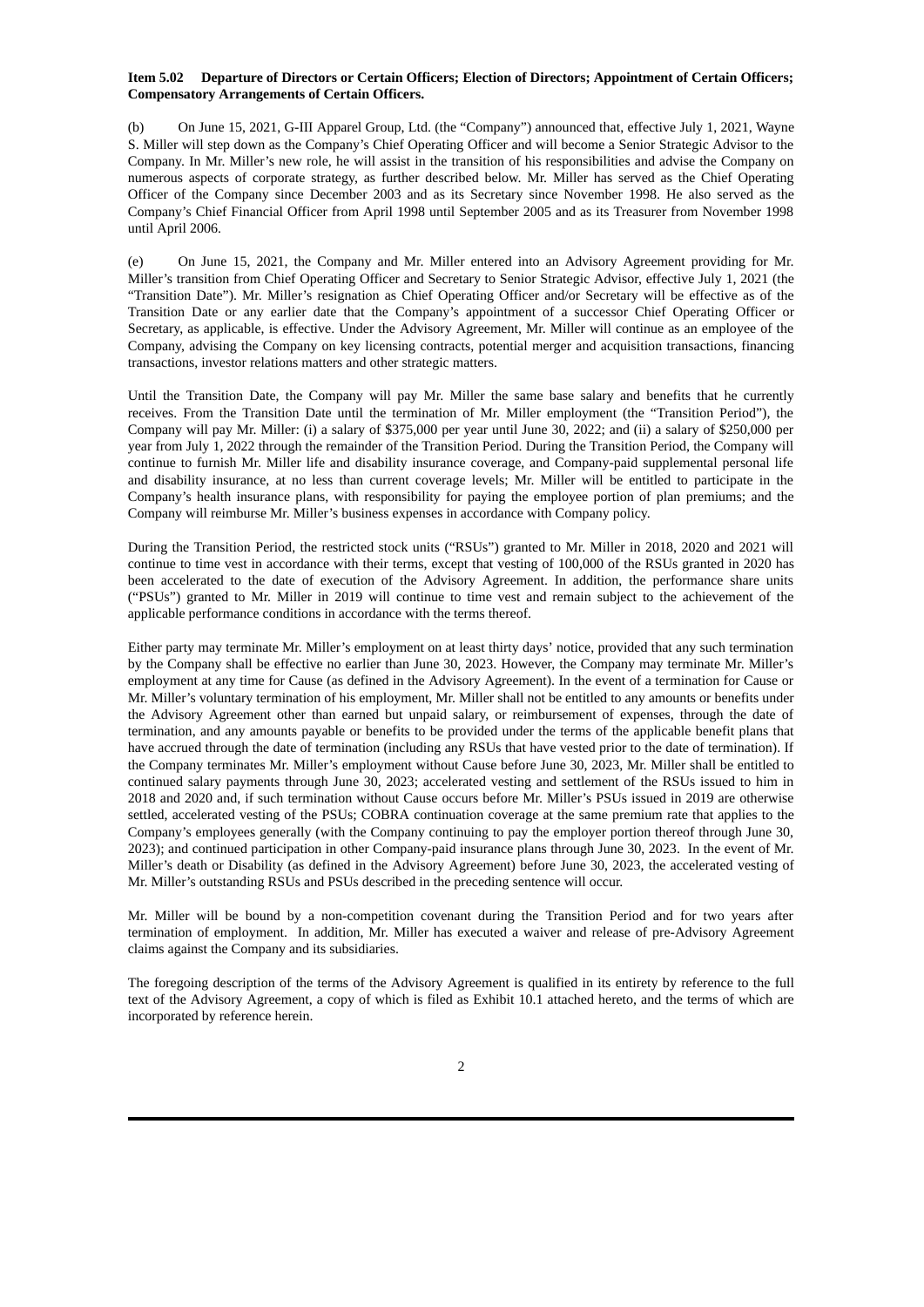#### **Item 8.01 Other Events.**

A copy of the Company's press release announcing Mr. Miller's planned transition from Chief Operating Officer to Senior Strategic Advisor is attached hereto and furnished as Exhibit 99.1.

#### **Item 9.01 Financial Statements and Exhibits.**

(a) Financial Statements of Businesses Acquired.

None.

(b) Pro Forma Financial Information.

None.

(c) Shell Company Transactions

None.

- (d) Exhibits.
- 10.1 Advisory [Agreement,](#page-5-0) dated June 15, 2021, between G-III Apparel Group, Ltd. and Wayne S. Miller.
- 99.1 Press release of G-III Apparel Group, Ltd. issued on June 15, 2021 [announcing](#page-20-0) the planned transition of Wayne S. Miller from Chief Operating Officer to Senior Strategic Advisor.
- 104 Cover Page Interactive Data File (embedded within the Inline XBRL document).

#### **-**3-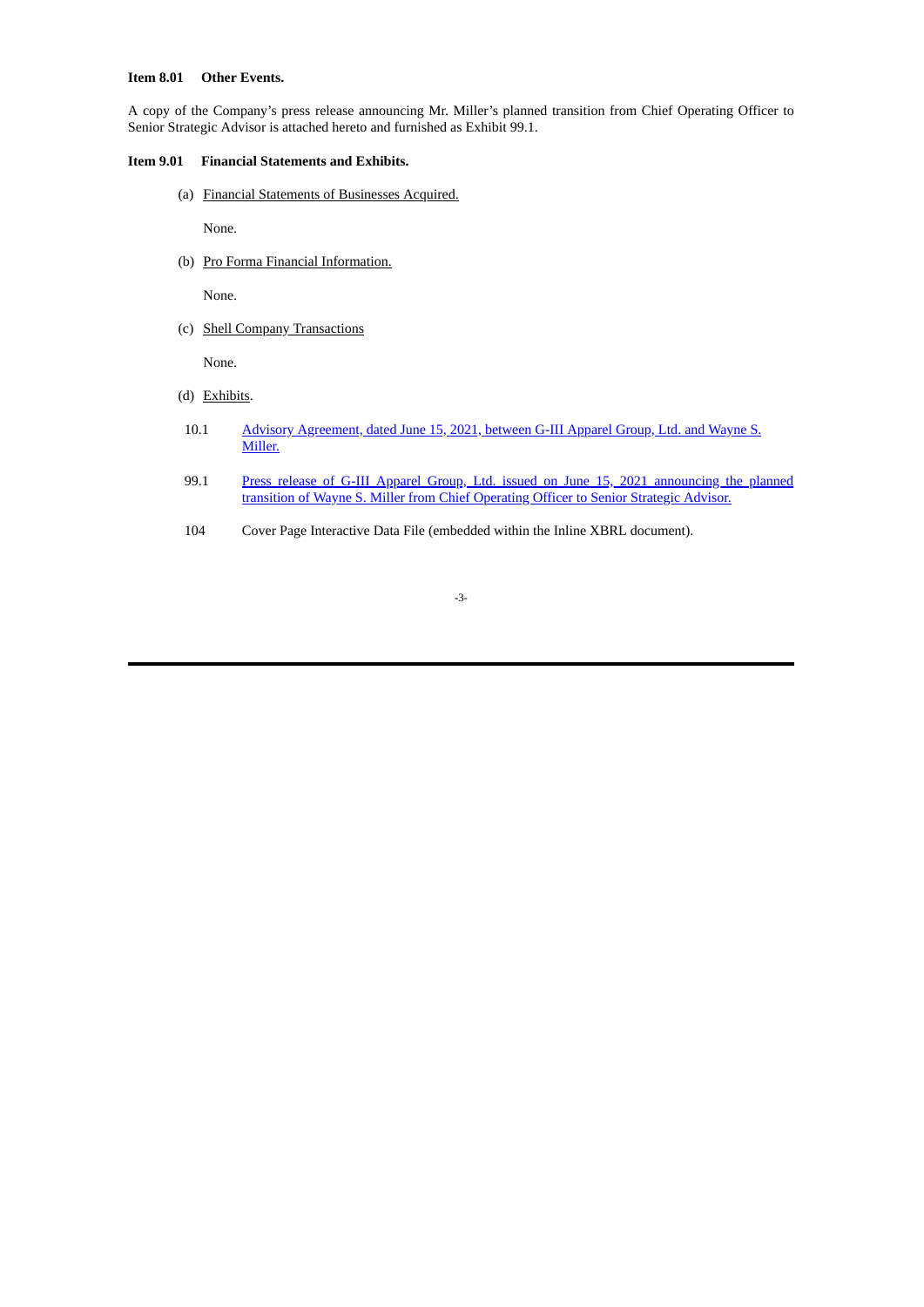# EXHIBIT INDEX

| <b>Exhibit</b> |                                                                                                      |
|----------------|------------------------------------------------------------------------------------------------------|
| No.            | <b>Description</b>                                                                                   |
| 10.1           | Advisory Agreement, dated June 15, 2021, between G-III Apparel Group, Ltd. and Wayne S. Miller.      |
| 99.1           | Press release of G-III Apparel Group, Ltd. issued on June 15, 2021 announcing the planned transition |
|                | of Wayne S. Miller from Chief Operating Officer to Senior Strategic Advisor.                         |
| 104            | Cover Page Interactive Data File (embedded within the Inline XBRL document).                         |
|                |                                                                                                      |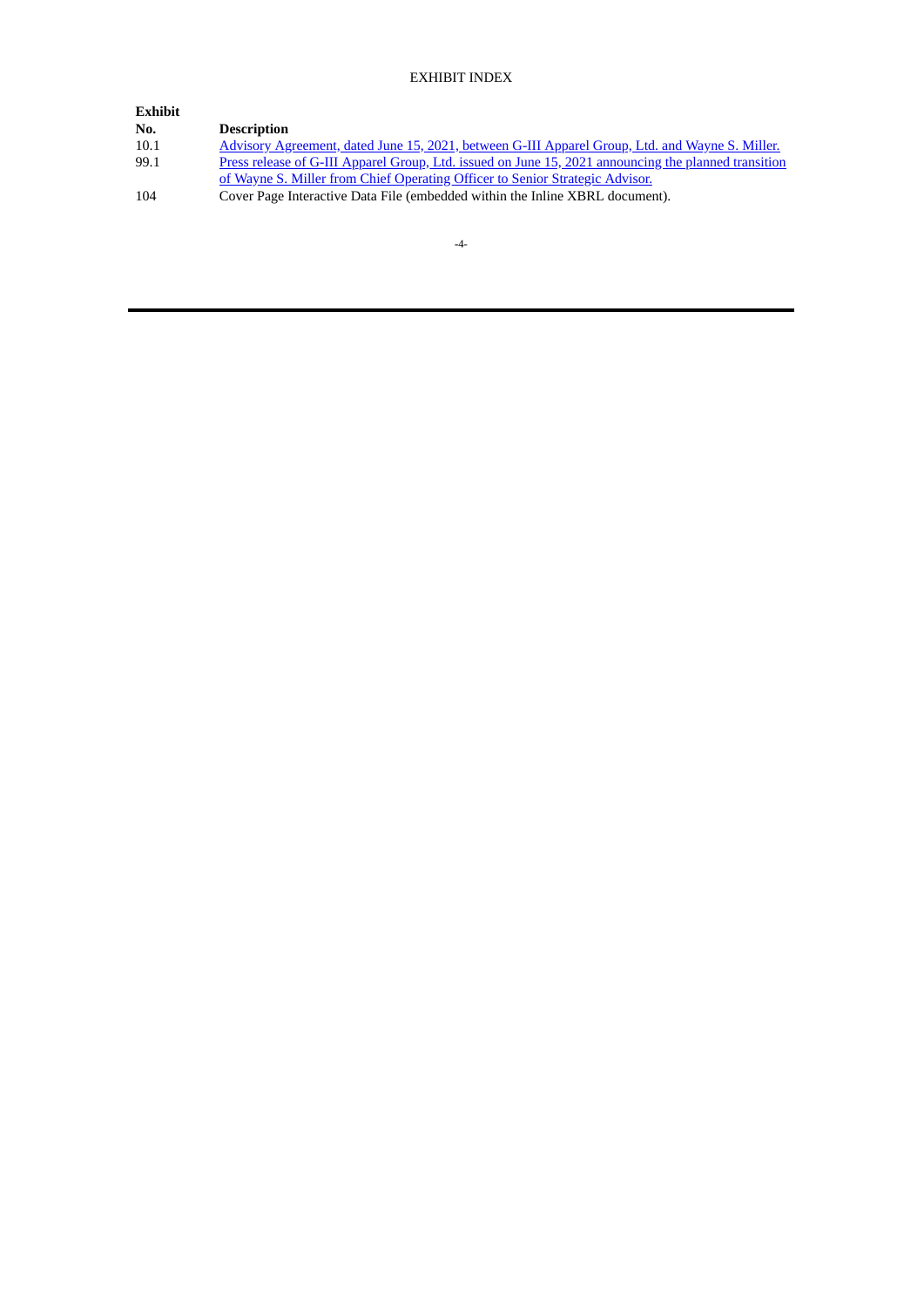#### SIGNATURE

Pursuant to the requirements of the Securities Exchange Act of 1934, the registrant has duly caused this report to be signed on its behalf by the undersigned hereunto duly authorized.

G-III APPAREL GROUP, LTD.

Date: June 15, 2021 **By:** /s/ Neal S. Nackman Name:Neal S. Nackman Title: Chief Financial Officer

**-**5-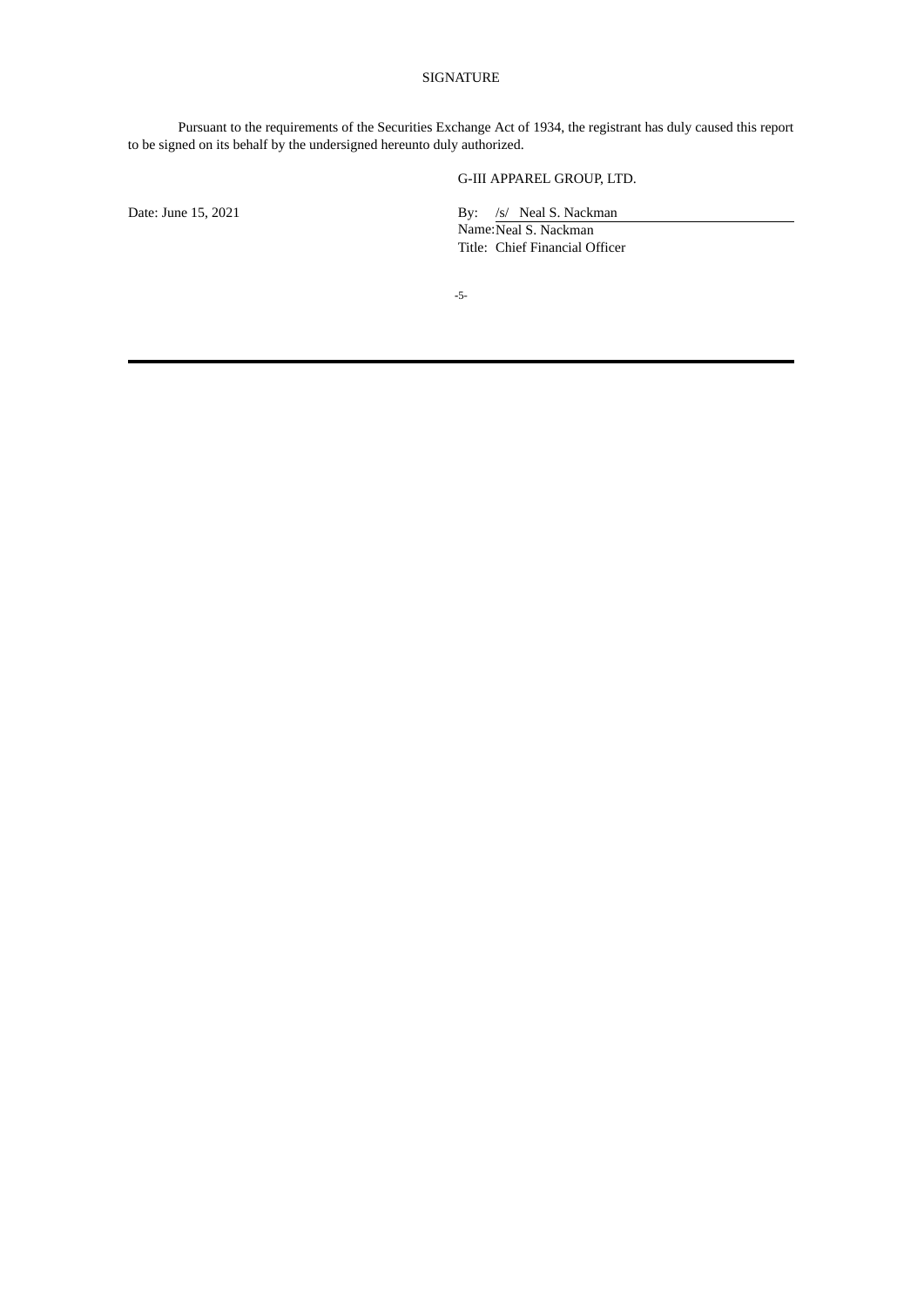

<span id="page-5-0"></span>June 15, 2021

Wayne Miller [\*\*\*] [\*\*\*]

## **Re: Advisory Agreement**

## Dear Wayne:

This letter agreement (this "Agreement") sets forth the terms of your transition from Chief Operating Officer to Senior Strategic Advisor of G-III Apparel Group, Ltd. (the "Company").

## **1. Transition**.

(a) Transition. Effective July 1, 2021 (the "Transition Date"), (i) the Employment Agreement, dated January 9, 2013, as amended, between the Company and you (the "Employment Agreement") shall terminate and be of no further force and effect, except for the specific provisions of the Employment Agreement that survive termination as set forth in the Employment Agreement, (ii) the Amended and Restated Executive Transition Agreement, dated February 15, 2011, as amended, between the Company and you (the "CIC Agreement") shall terminate and be of no further force and effect and (iii) the terms of your employment by the Company shall be governed by this Agreement.

(b) Resignation from Officer and Other Positions. You hereby resign as the Company's Chief Operating Officer and Secretary, and from any and all other officer or other positions held by you with the Company or any of its subsidiaries or affiliates (including as a director, manager or the equivalent position on the governing board of any such subsidiary or affiliate), each such resignation effective as of the Transition Date, except as requested by the Company and agreed to by you; provided your resignation as the Company's Chief Operating Officer and/or Secretary shall be effective as of any earlier date that the Company's appointment of a successor Chief Operating Officer or Secretary, as applicable, is effective. You agree to cooperate with the Company in the completion of any reasonably requested formalities associated with such resignations, such as the execution of such notices of resignation as may be required under the corporate, limited liability company or other entity law or organizational documents governing the particular entity. You agree that, after your resignations are effective, you will have no authority to bind the Company or any of its subsidiaries or affiliates to any contractual obligations, whether written, oral or implied, and you shall not represent or purport to represent the Company or any of its subsidiaries or affiliates in any manner whatsoever to any third party unless authorized to do so in writing by the Company.

- 1 -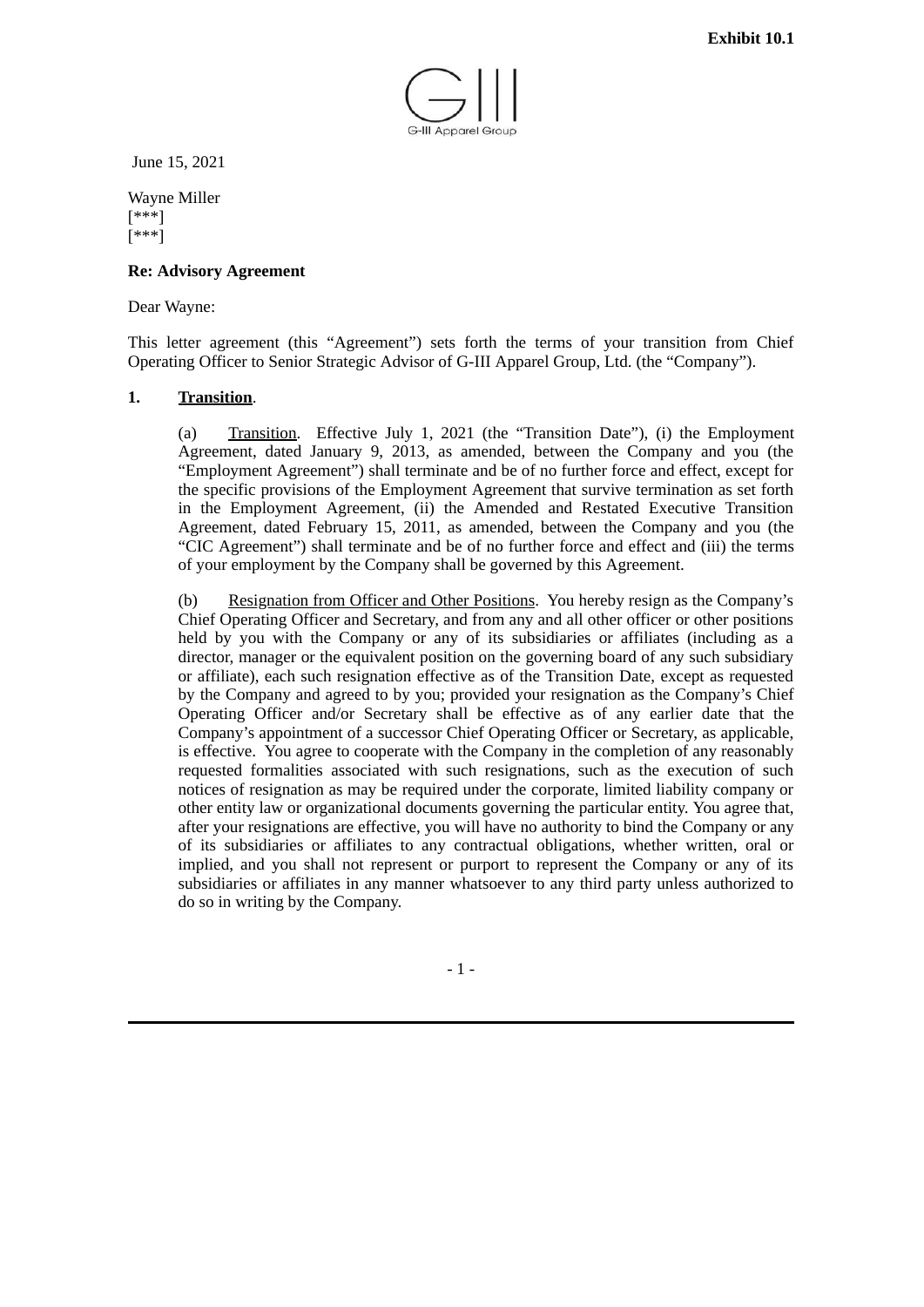(c) Transition Terms. Between the date of this Agreement and the Transition Date, you will continue (i) as a full-time employee of the Company, fulfilling your regular work duties and transitioning your workload and projects to other Company personnel as requested by the Company, which duties may be performed on a remote basis or, at the reasonable request of the Company's Chief Executive Officer and/or Board of Directors, at the Company's offices, (ii) to be paid your current base salary, and (iii) to be eligible for, and participate in, the Company's employee benefits programs and arrangements to the extent provided by the terms of the applicable plans and agreements (subject to any changes to the Company's employee benefits programs and arrangements that the Company reserves the right to make at any time as it deems necessary or appropriate).

You acknowledge and agree that the transition resulting from this Agreement will not qualify as a termination of employment (i) without "justifiable cause" or for "good reason" under the terms of the Employment Agreement or (ii) with "Cause" or for "Good Reason" under the terms of the CIC Agreement (regardless of whether the Company at any time undergoes a Change in Control (as defined in the CIC Agreement)), and you are not entitled to any severance under the CIC Agreement, the Employment Agreement or under any other severance program/agreement in connection with your transition pursuant to this Agreement or thereafter.

(d) Other Compensation or Benefits. After the Transition Date you will not receive any compensation, benefits or payments from the Company, and you will have no authorization to incur any expenses on behalf of the Company, except as expressly provided in this Agreement or pursuant to any other written agreement between you and the Company after the date hereof, or as provided under the terms of applicable benefits plans or by law.

# **2. Senior Advisory Services, Term and Compensation**

(a) Senior Advisory Services. During the Transition Period (as defined herein), you will continue to be employed by the Company and will advise the Company (i) on key licensing contracts, potential merger and acquisition transactions, financing transactions, investor relations matters and other strategic matters and (ii) you will assist in transitioning your knowledge and responsibilities to a successor Chief Operating Officer or other Company personnel as designated by the Company (collectively, the "Senior Advisory Services"). You will make yourself reasonably available to provide the Senior Advisory Services to the Chief Executive Officer or Board of Directors. You shall report to the Company's Chief Executive Officer. You will provide the Senior Advisory Services to either the Company's Chief Executive Officer, Board of Directors or other senior managers at the Company every week, allowing for six weeks of paid vacation time per year when the Senior Advisory Services would not have to be performed.

All Senior Advisory Services to be provided by you may be rendered on a remote basis, as determined by you in your discretion, except that the Company's Chief Executive Officer or Board of Directors may request, as reasonably needed for the performance of Senior Advisory Services by you, that you from time to time on occasion perform your Senior Advisory Services at the Company's offices or at another location in New York City (it

 $-2-$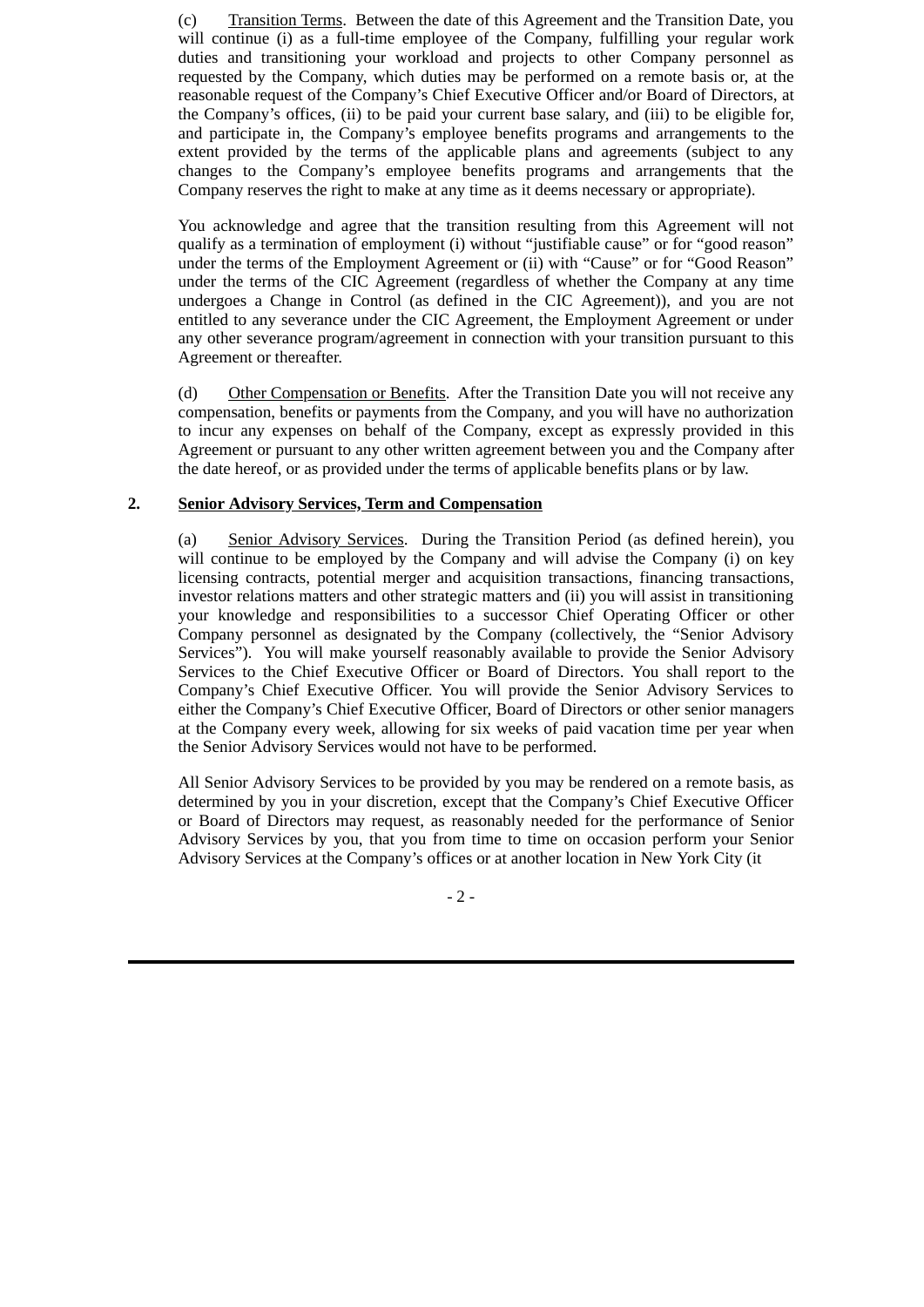being understood that you will not be required to regularly report to or work out of the Company's offices).

(b) Term. The term for the provision of Senior Advisory Services shall commence on the Transition Date and continue until terminated by either party pursuant to the terms of this Agreement. Either party may terminate your employment on at least thirty days' notice to the other party, provided that any such termination by the Company shall be effective no earlier than June 30, 2023. The period beginning on the Transition Date and ending on the termination of your employment is referred to herein as the "Transition Period".

(c) Compensation and Benefits. During the Transition Period, the Company agrees to pay, or cause to be paid, to you, and you agree to accept, payable in accordance with the Company's normal payroll policy at the time in effect, the following compensation: (i) from the Transition Date until June 30, 2022, a salary at the rate of Three Hundred Seventy-Five Thousand Dollars (\$375,000) per year; and (ii) for the period commencing July 1, 2022 through the remainder of the Transition Period, a salary at the rate of Two Hundred Fifty Thousand Dollars (\$250,000) per year.

During the Transition Period, you will be entitled to continue to receive the following benefits consistent with past practices: (i) Company furnished life and disability insurance coverage, together with Company paid supplemental personal life and disability insurance for you, at no less than current coverage levels; and (ii) the ability to participate in the Company's health insurance plans, with your being responsible for the employee portion of premiums under the plans.

The Company shall pay or reimburse you, upon presentment of suitable vouchers, for all reasonable business expenses which may be incurred or paid by you in connection with the Senior Advisory Services in accordance with Company policy. You shall comply with such requirements and shall keep such records as the Company may deem necessary to meet the requirements of the Internal Revenue Code of 1986, as amended from time to time (the "Code"), and regulations promulgated thereunder.

(d) Outstanding Equity Grants. Your outstanding equity grants shall be treated as follows:

During the Transition Period, you will continue to time vest pursuant to (i) the Restricted Stock Unit Agreement, dated as of April 27, 2020, between the Company and you (the "2020 Agreement"), (ii) the Restricted Stock Unit Agreement, dated as of March 16, 2021, between the Company and you (the "2021 Agreement"), and (iii) the Performance Share Unit Agreement, dated April 17, 2019, between the Company and you (the "PSU Agreement"). Additionally, the performance share units underlying the PSU Agreement will remain subject to the achievement of the applicable performance conditions. To the extent the performance vesting criteria for the performance share unit grants made pursuant to agreements similar to the PSU Agreement are adjusted for the Company's senior management, the performance criteria for the award made to you pursuant to the PSU Agreement will be likewise adjusted.

- 3 -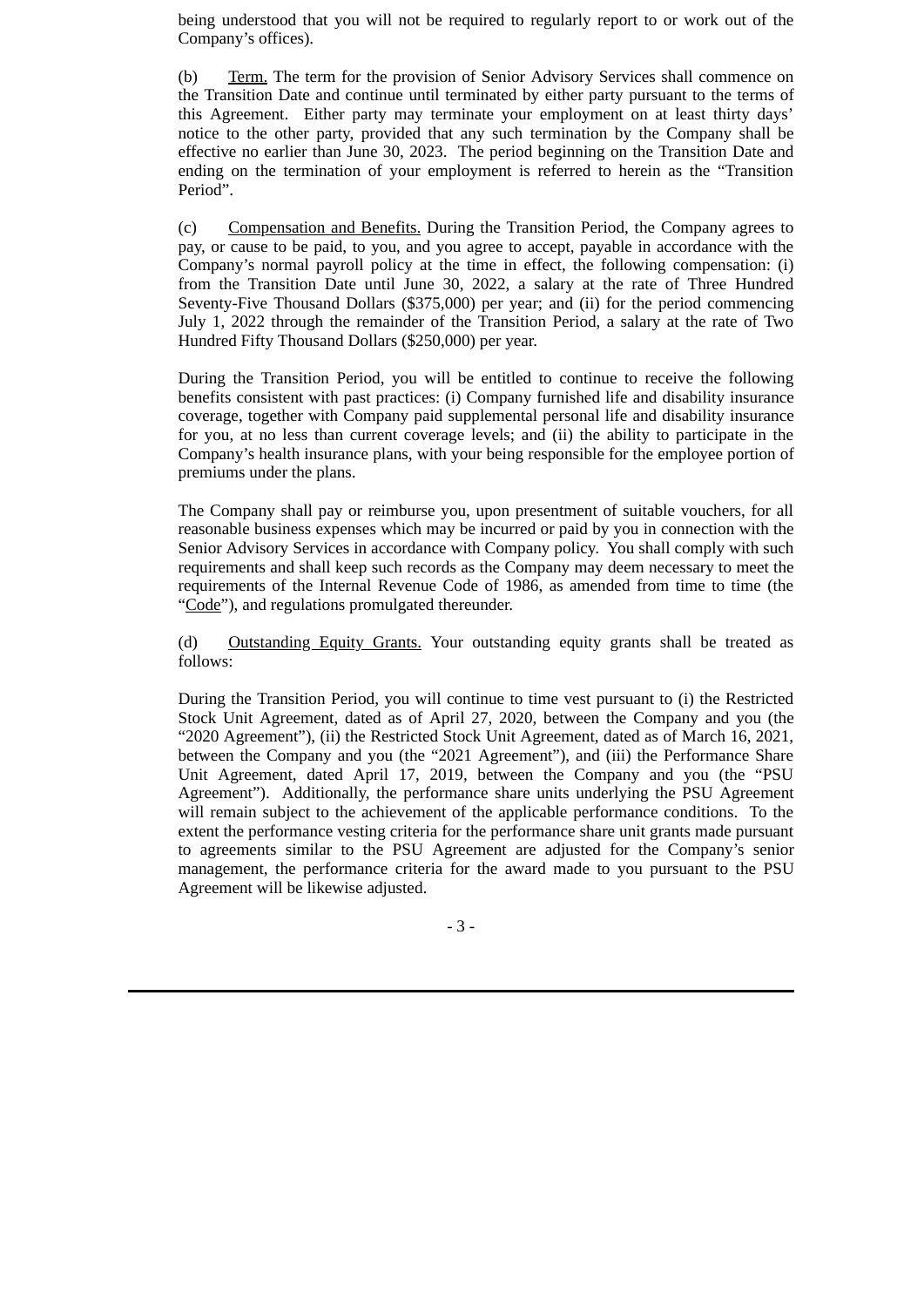Notwithstanding the foregoing, upon execution of this Agreement, you shall immediately vest in 100,000 of the restricted stock units ("RSUs") under the 2020 Agreement. The shares underlying such RSUs shall be issued and delivered to you within five (5) business days following the execution of this Agreement on a net share settlement basis (i.e., net of the number of shares that as of such issuance date are equal to the required tax withholding in respect of such issuance). The remaining 89,000 RSUs subject to the 2020 Agreement shall remain outstanding in accordance with the terms of the 2020 Agreement.

For the avoidance of doubt, any equity awards that are scheduled to vest in accordance with their terms between the date hereof and the Transition Date, including pursuant to the Restricted Stock Unit Agreement, dated as of April 26, 2018 (the "2018 Agreement"), shall continue to vest in accordance with their terms.

It also is understood and agreed that if a Change in Control (as defined in the CIC Agreement) occurs which results in accelerated vesting or release of lock-up restrictions for restricted stock units, performance share units or shares issued in respect of restricted stock or performance share units held by the Company's senior management, all of your then outstanding RSUs under the 2018 Agreement, the PSU Agreement, the 2020 Agreement and the 2021 Agreement, as applicable, shall vest and be settled, and any applicable lockup restrictions will be released, in a manner consistent with such other senior managers of the Company. For the avoidance of doubt, the term RSUs as used in this Agreement is inclusive of all restricted stock units and performance share units granted to you under the foregoing equity award agreements, except where expressly specified otherwise.

As and to the extent applicable, this Agreement shall be deemed to amend the equity award agreements referred to above, and in the event of any conflict between this Agreement and such equity award agreements, the terms of this Agreement shall control. Except as so modified, each of such equity award agreements shall remain in full force and effect.

(e) Termination of Employment. Notwithstanding anything herein to the contrary, the Company may immediately terminate your employment at any time for Cause. For purposes hereof, "Cause" means your (i) willful violation of Section 4 of this Agreement which is not cured within 10 days of written notice thereof; (ii) your conviction of, or entering a plea of guilty or no contest to, a felony; or (iii) your performance of any act or your failure to act, in either case in connection with your employment with the Company, which constitutes fraud. If the Company terminates your employment for Cause, or you voluntarily terminate your employment with the Company, you shall not be entitled to any amounts or benefits hereunder other than earned but unpaid salary, or reimbursement of expenses, through the date of termination, and any amounts payable or benefits to be provided under the terms of the applicable benefit plans that have been accrued through the date of such termination (including any RSUs that have vested prior to the date of such termination).

- 4 -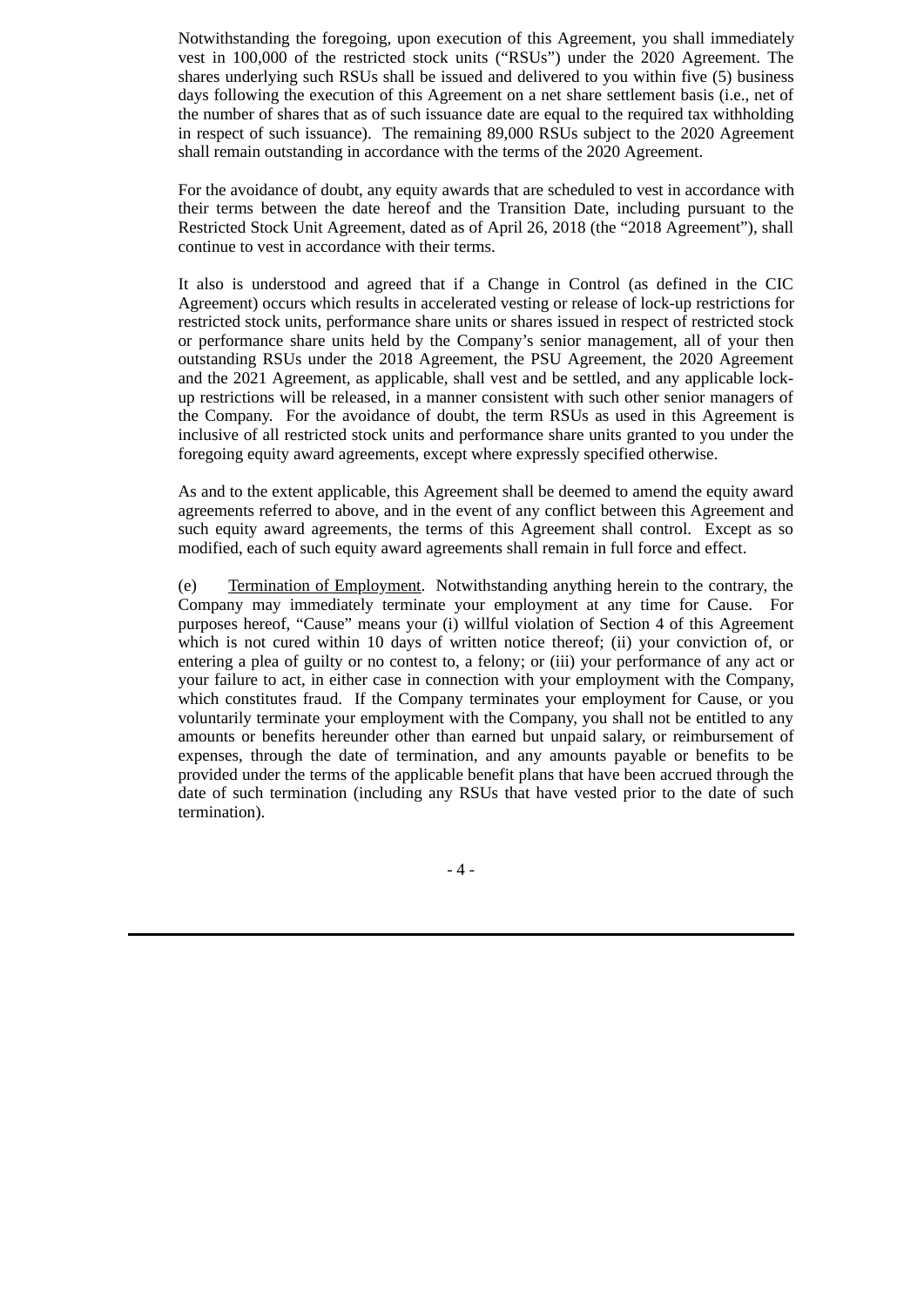In the event of a termination of your employment by the Company without Cause before June 30, 2023, then the Company shall pay the following amounts and provide the following benefits to you: (i) continued payment of the salary owed to you under section 2(c) from the termination date through June 30, 2023, to be paid in accordance with the Company's regular payroll schedule; (ii) accelerated vesting and settlement of the RSUs underlying the 2018 Agreement and 2020 Agreement and, if such termination of employment occurs before the performance share units under the PSU Agreement are otherwise settled in accordance with Section 2(d) above, then also under the PSU Agreement, with all performance conditions deemed satisfied as of the date of such termination (the "Accelerated Vesting"); (iii) provided that you timely elect continuation coverage under the Consolidated Omnibus Budget Reconciliation Act of 1985, as amended ("COBRA"), COBRA coverage shall be provided at the same premium rate that applies to the Company's employees generally (with the Company continuing to pay the employer portion thereof through June 30, 2023); and (iv) continued participation in the other Company-paid insurance plans referred to in Section 2(c) above through June 30, 2023. In addition, in the event of a termination of your employment due to your death or your Disability (as defined below), in each case before June 30, 2023, you (or your estate in the event of your death) shall be entitled to the Accelerated Vesting. For the avoidance of doubt, in all circumstances the 2021 Agreement shall be treated in accordance with its terms. The payments and benefits hereunder are subject to your (or your estate's, in the event of your death) execution and nonrevocation of the release attached hereto as Exhibit A within 60 days after the termination of your employment. Subject to the provisions hereof, including, without limitation, satisfaction of the release condition imposed pursuant to this section and any delayed payment requirement that may be imposed by section 9 hereof, salary amounts required to be paid or provided under this Agreement shall be made or begin (x) with respect to such amounts that are subject to and not exempt from Section 409A of the Code at the end of the 60-day time period described above and (y) with respect to all other such amounts, on the payroll date immediately following the Company's receipt of the release which is no longer subject to revocation; and, on such applicable payment commencement date, you will be entitled to receive a single sum make-up payment equal to the sum of the salary payments (or applicable unpaid portion thereof) you would have received from the date of the event giving rise to such salary payments and the delayed start date for such payments. For purposes hereof, "Disability" means your inability, due to illness, accident or any other physical or mental incapacity, substantially to perform the material functions of your duties for a period of three (3) consecutive months or for a total of four (4) months (whether or not consecutive) in any twelve (12) month period during the term of this Agreement, as reasonably determined by the Company in good faith.

**3. Return of Company Property**. You agree that, as of the end of the Transition Period (or such earlier date as may be required by the Company), you will have returned to the Company any and all Company property in your possession or control, including, without limitation, equipment, documents (in paper and electronic form) and credit cards, and that you will have returned or, if incapable of being returned, you will have deleted and/or destroyed all Company documents or property that you stored in electronic form or media (including, but not limited to, any Company documents or property stored in a cloud environment or on your personal computer, smartphone, USB drives or any other device that will remain in your possession or control) subject to any litigation hold to which you may be subject.

- 5 -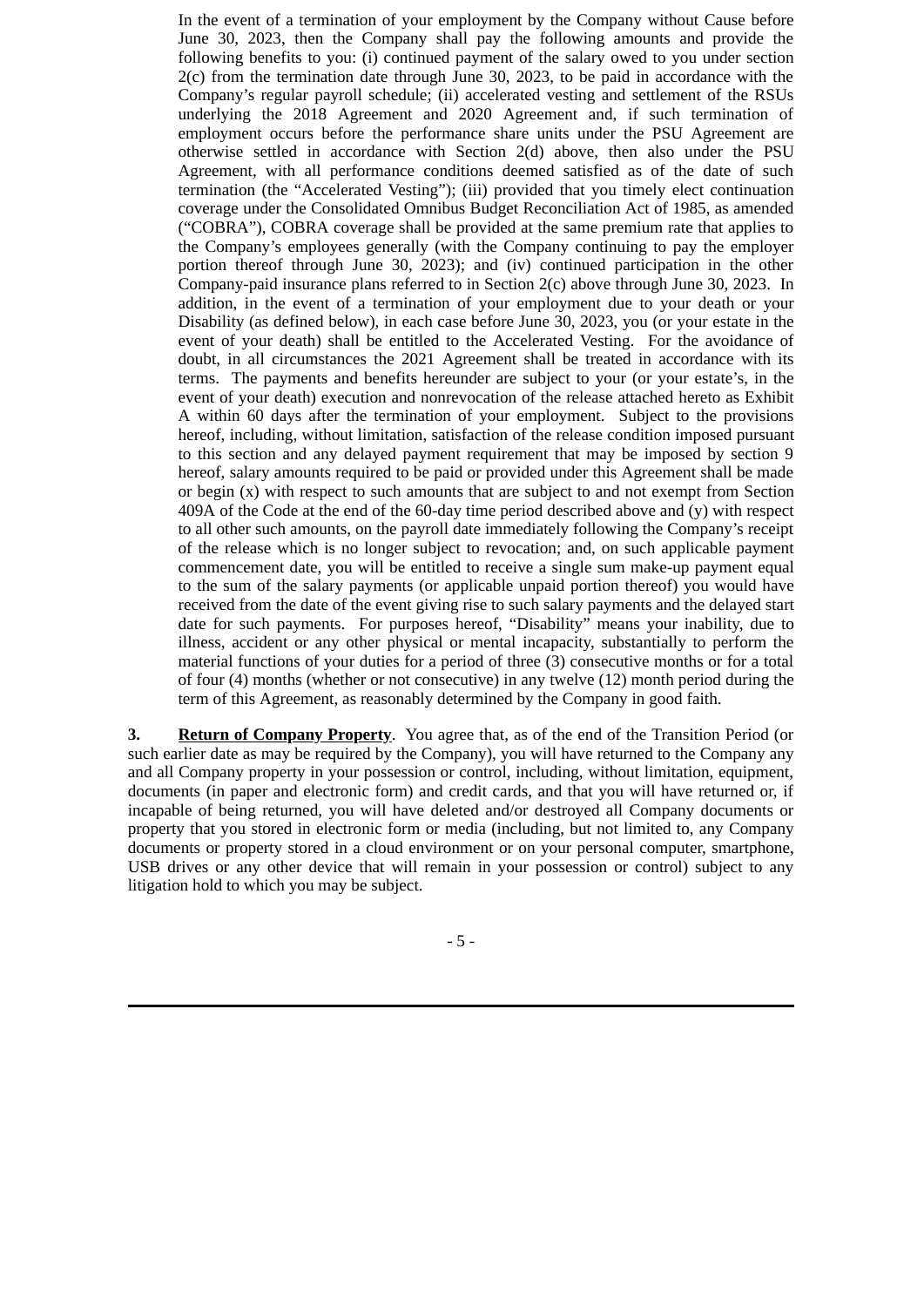**4. Continuing Obligations**. You acknowledge and reaffirm your continuing obligations under Sections 7, 8, 9 and 10 of the Employment Agreement notwithstanding the termination of the Employment Agreement as set forth above, and those Sections are incorporated by reference herein as if those Sections were set forth in this Agreement in full; provided, however, that Section 7 shall be amended to read as follows:

(a) In view of your unique and valuable services rendered and to be rendered by you to the Company, your knowledge of the trade secrets and other proprietary information relating to the business of the Company or any of its subsidiaries or affiliates (collectively, the "G-III Group") and in consideration of the compensation and other benefits to be received by you hereunder, you agree that during your employment with the Company, including during the Transition Period and for a period of two (2) years following the termination of such employment for any reason (the "Non-Competition Period"), you shall not, whether for compensation or without compensation, directly or indirectly, as an owner, principal, partner, member, shareholder, independent contractor, consultant, joint venturer, investor, licensor, licensee, lender or in any other capacity whatsoever, alone, or in association with any other person, carry on, be engaged or take part in, or render services (other than services which are generally offered to third parties) or advice to, own, share in the earnings of, invest in the stocks, bonds or other securities of, or otherwise become financially interested in, any business entity or person engaged in any business in competition with any business engaged in by the Company during the term of your employment by the Company. The record or beneficial ownership by you of up to the lesser of (i) \$1,000,000 or (ii) 1.0% of the shares of any corporation whose shares are publicly traded on a national securities exchange or in the over-the-counter market shall not of itself constitute a breach hereunder. In addition, you shall not, directly or indirectly, during the Non-Competition Period (other than in connection with the good faith performance of your duties while employed by the Company), request or knowingly cause any customers, suppliers, licensees or licensors with whom the G-III Group has a business relationship to cancel or terminate any such business relationship with any member of the G-III Group or solicit, interfere with, entice from or hire from any member of the G-III Group any employee of any member of the G-III Group.

(b) If any portion of the restrictions set forth in this Section 7 should, for any reason whatsoever, be declared invalid by a court of competent jurisdiction, the validity or enforceability of the remainder of such restrictions shall not thereby be adversely affected.

(c) You acknowledge that the provisions of this Section 7 were a material inducement to the Company to enter into this Agreement, and that the Company would not enter into this Agreement but for the agreements and covenants contained herein. You further acknowledge that the limitations set forth in this Section 7 are reasonable and properly required for the adequate protection of the business of the G-III Group. You hereby waive, to the extent permitted by law, any and all right to contest the validity of this Section 7 on the grounds of breadth of its geographic or product or service coverage or length of term. In the event any such limitation hereunder is deemed to be unreasonable by a court of competent jurisdiction, Executive agrees to the reduction of the territorial or time limitation to the area or time period which such court shall deem reasonable.

- 6 -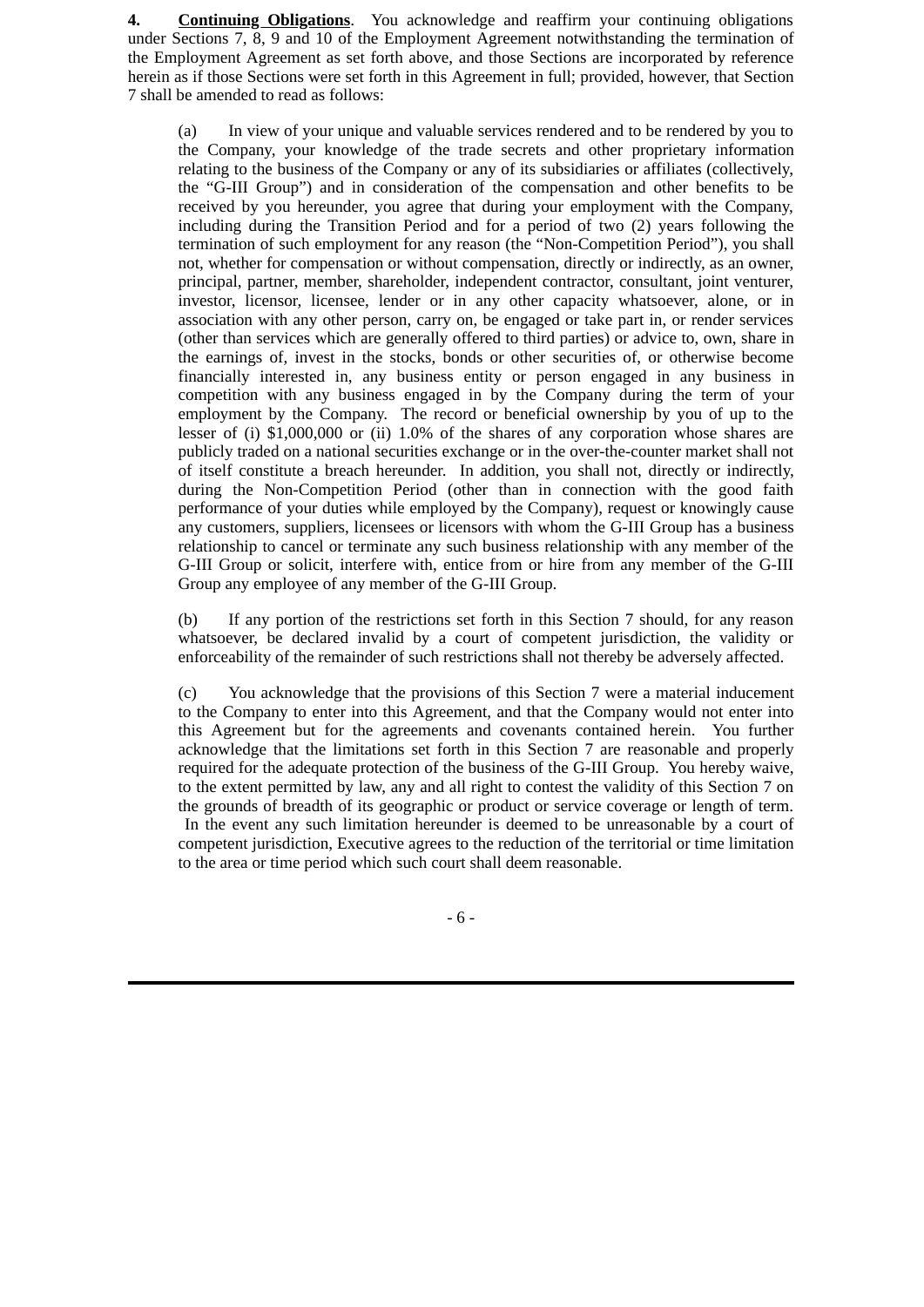**5. Cooperation**. During and after your employment with the Company, you agree to fully cooperate with the Company and its counsel in regard to any threatened or pending litigation, internal investigations or governmental investigations that involve matters of which you have or may have knowledge as a result of your service with the Company. Without limiting the foregoing, you agree, with reasonable notice and reasonable time, to furnish information as may be in your possession and fully cooperate with the Company as may be reasonably requested in connection with any claims or legal action in which the Company is or may become a party including, without limitation, making yourself available to the Company upon reasonable notice, without subpoena, to provide truthful and accurate information in witness interviews with the Company or its counsel, and in deposition and trial or arbitration testimony. Nothing in this Agreement is intended to require or suggest that, if called to testify, you would testify other than truthfully, and you acknowledge and agree that your testimony or any other verbal or written statements in interviews, depositions, arbitrations, trial, court hearings or the like will be accurate and truthful. The Company agrees to pay the reasonable and necessary expenses incurred by you in connection with your obligations pursuant to this cooperation agreement, which include all outof-pocket reasonable and necessary expenses, such as meals, travel and hotel charges.

In the event that you receive a subpoena, summons, deposition notice, notice of appearance, interview request, or any other inquiry, process, or order relating to any civil, criminal, or administrative investigation, suit, proceeding, or other legal matter relating to or involving the Company or any of its affiliates (a "Request") from any court, agency, investigator, attorney, or any other third party, you agree to promptly notify the Company by telephone and in writing, and, if requested by the Company, promptly furnish the Company with a copy of any such Request, in each case unless such action by you is prohibited by law.

**6. General Release**. In consideration for receiving the benefits set forth herein, including the Company's willingness to enter into this Agreement covering the Transition Period (a) you hereby waive and release to the maximum extent permitted by applicable law any and all claims or causes of action, whether known or unknown, against the Company and/or its respective predecessors, successors, past, present or future subsidiaries, parent companies, affiliated companies, investors and related entities, (collectively, including the Company, the "Entities") and/or the Entities' respective past, present or future officers, directors, agents, attorneys, employees, consultants, stockholders, assigns and employee benefit plans (collectively with the Entities, the "Released Parties"), with respect to any matter, including, without limitation, any matter as of the date hereof related to your employment with the Company or the transition of that relationship, except to the extent specifically provided in this Section 6.

This waiver and release includes, without limitation, claims under the Employee Retirement Income Security Act ("ERISA"); WARN Act claims, claims for attorneys' fees or costs; any and all claims related to or for stock, stock options, restricted stock units or other equity securities of the Company not otherwise described in this Agreement; penalties; wage and hour claims; statutory claims; tort claims; contract claims; claims of wrongful discharge, constructive discharge, emotional distress, defamation, invasion of privacy, fraud, breach of contract, and breach of the covenant of good faith and fair dealing; discrimination, harassment and retaliation claims; and all other claims under applicable federal, state and local laws, ordinances and regulations.

- 7 -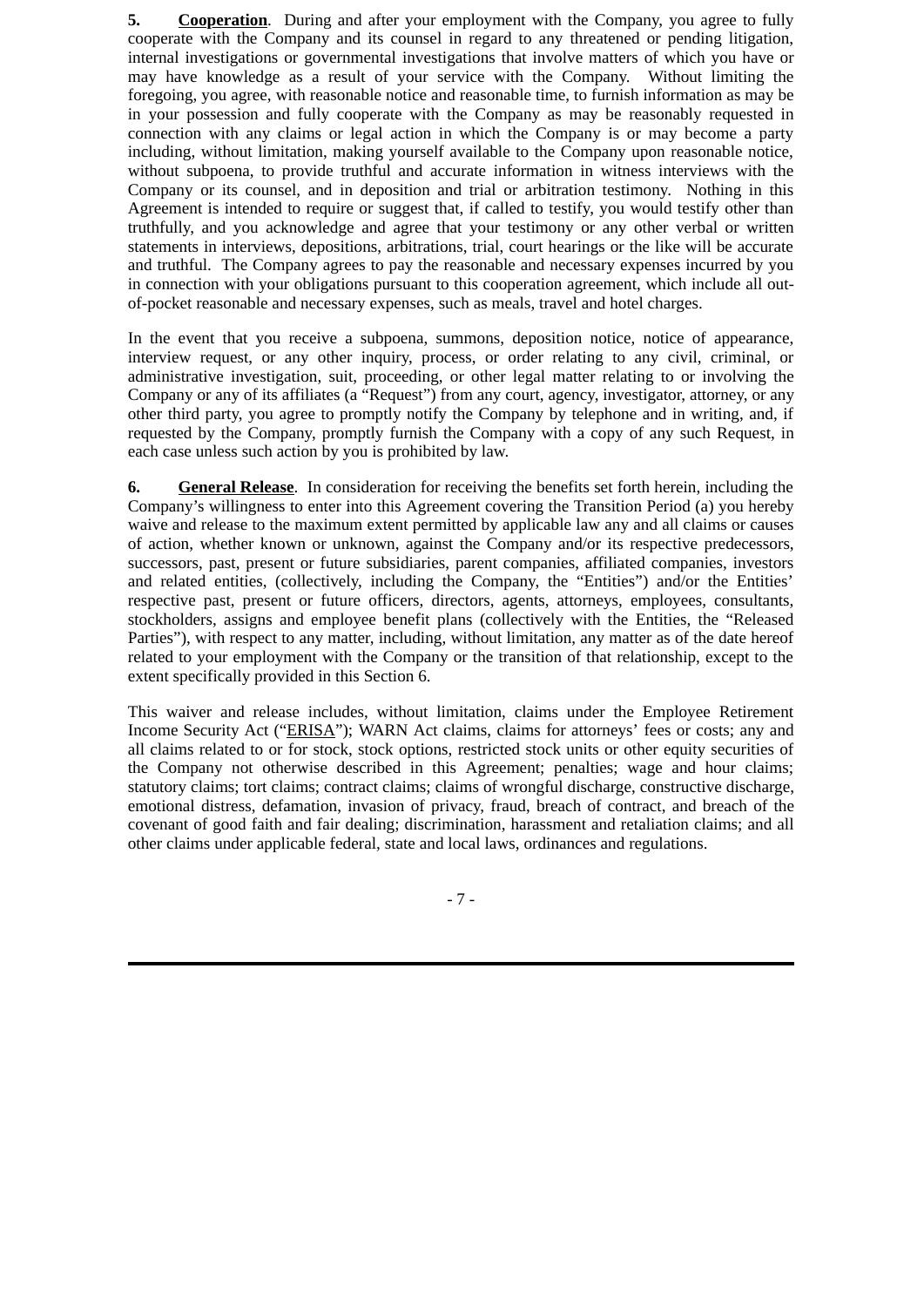You covenant not to sue the Released Parties for any of the claims released above, agree not to participate in any class, collective, representative, or group action that may include any of the claims released above, and will affirmatively opt out of any such class, collective, representative or group action. Further, you agree not to participate in, seek to recover in, or assist in any litigation or investigation by other persons or entities against the Released Parties, except as required by law. You represent and warrant that you have not filed, and agree not to file, any complaint or claim against any of the Released Parties before any federal, state, or local court relating to any claim released in this Agreement, and that you are not currently aware of any facts or basis for filing such a complaint or claim against any of the Released Parties.

Nothing in this Agreement precludes you from participating in any investigation or proceeding before any government agency or body. However, while you may file a charge and participate in any such proceeding, by signing this Agreement, you waive any right to bring a lawsuit against the Released Parties and waive any right to any individual monetary recovery in any such proceeding or lawsuit. Nothing in this Agreement is intended to impede your ability to report possible securities law violations to the government (including but not limited to reporting possible violations of federal laws or regulations in accordance with Section 21F of the Securities Exchange Act of 1934, as amended, and rules promulgated thereunder, to the Department of Justice, the Securities and Exchange Commission, Congress, and any federal agency Inspector General) or to receive a monetary award from a government administered whistleblower-award program. You do not need the prior authorization of the Company to make any such reports or disclosures or to participate or cooperate in any governmental investigation, action or proceeding, and you are not required to notify the Company that you have made such reports and disclosures or have participated or cooperated in any governmental investigation, action or proceeding. Nothing in this Agreement waives your right to testify or prohibits you from testifying in an administrative, legislative, or judicial proceeding concerning alleged criminal conduct or alleged sexual harassment when you have been required or requested to attend the proceeding pursuant to a court order, subpoena or written request from an administrative agency or state legislature. Nothing in this Agreement is to be interpreted to prohibit you from speaking with law enforcement, the U.S. Equal Employment Opportunity Commission, the New York State Division of Human Rights, a local commission on human rights, or an attorney retained by you. Nothing in this Agreement waives any rights to indemnification that you may have as a result of your employment with the Company or as a result of any position or role you held with the Company or any of its affiliates or subsidiaries (including as a director, manager or the equivalent position on the governing board of any such subsidiary or affiliate), including pursuant to applicable law or the Company's applicable bylaws or insurance policies.

This waiver and release covers only those claims that arose prior to your execution of this Agreement. The waiver and release does not apply to any claim which, as a matter of law, cannot be released by private agreement or under any directors and officers liability insurance policy. The waiver and release also does not apply to any ERISA claim that you have with respect to vested benefits under the Company's retirement or welfare benefit plans. If any provision of the waiver and release is found to be unenforceable, it shall not affect the enforceability of the remaining provisions and all remaining provisions shall be enforceable to the fullest extent permitted by law.

Nothing contained in this waiver and release shall constitute or be treated as an admission by the Company or the Released Parties of any liability, wrongdoing, or violation of law.

- 8 -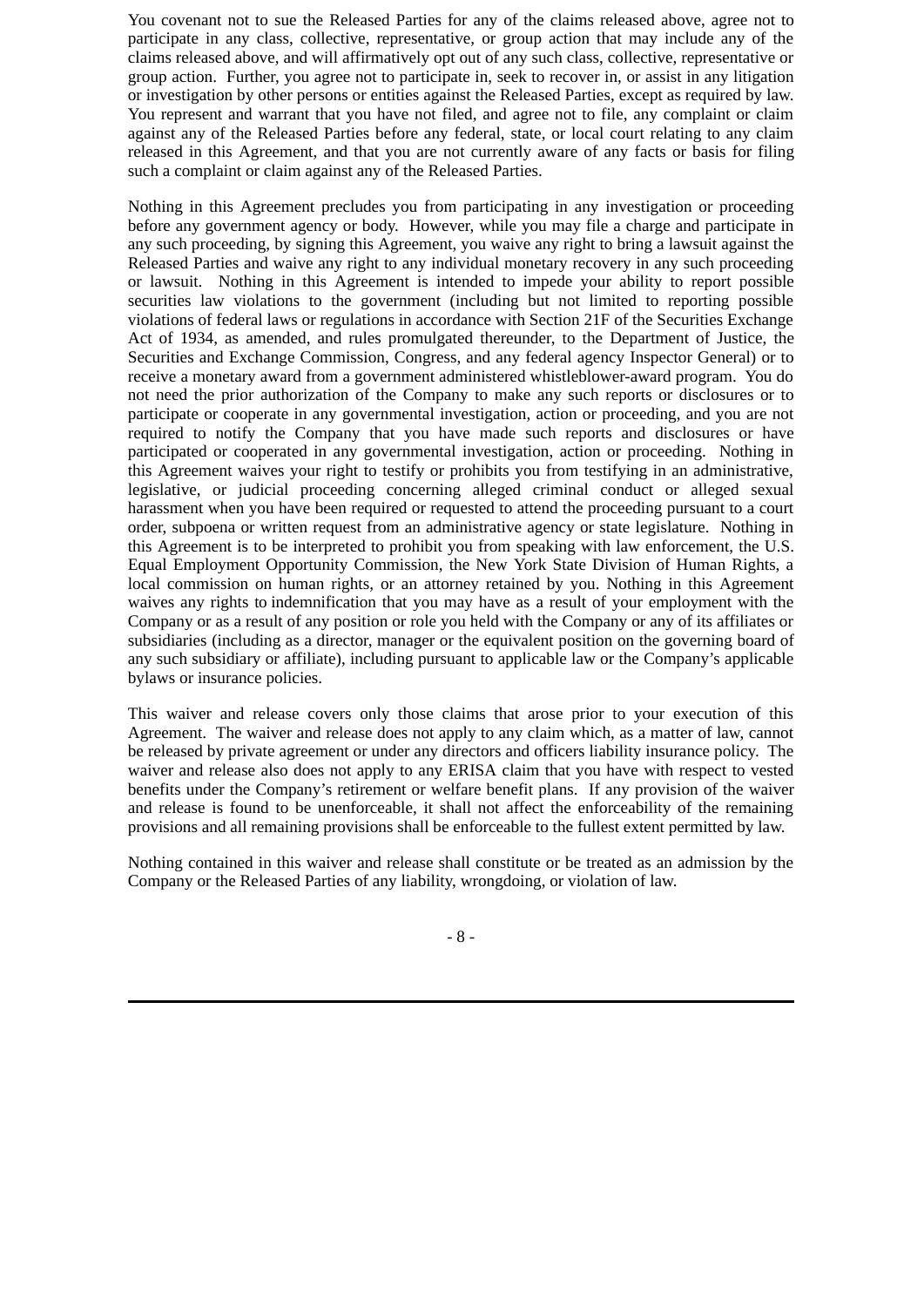**7. Waiver of Unknown Claims**. You understand and acknowledge that you are releasing potentially unknown claims, and that you may have limited knowledge with respect to some of the claims being released. You acknowledge that there is a risk that, after signing this Agreement, you may learn information that might have affected your decision to enter into this Agreement. You assume this risk and all other risks of any mistake in entering into this Agreement. You agree that this Agreement is fairly and knowingly made.

**8. ADEA Waiver**. You acknowledge that you are knowingly and voluntarily waiving and releasing any rights you may have under the Federal Age Discrimination in Employment Act ("ADEA Waiver") and that the consideration given for the ADEA Waiver is in addition to anything of value to which you are already entitled. You further acknowledge that: (a) your ADEA Waiver does not apply to any claims that may arise after you sign this Agreement; (b) you should consult with an attorney prior to executing this Agreement; (c) you have twenty-one (21) calendar days within which to consider this Agreement (although you may choose to execute Agreement earlier); (d) you have seven (7) calendar days following the execution of the Agreement to revoke this Agreement; and (e) the Agreement will not be effective until the eighth day after you sign this Agreement provided that you have not revoked it. You agree that any modifications, material or otherwise, made to this Agreement do not restart or affect in any manner the original twentyone (21)-day consideration period provided in this paragraph. To revoke the Agreement, you must email a written notice of revocation to the Company, Att: Neal Nackman at nealn@g-iii.com or to such other person designated by the Company pursuant to notice given in accordance with this Agreement prior to the end of the seven (7)-day period. You acknowledge that your consent to this Agreement is knowing and voluntary. The offer of consideration will be automatically withdrawn if you do not sign the Agreement within the twenty-one (21)-day consideration period. You understand that nothing in this Agreement will preclude or prevent you from filing a claim with the U.S. Equal Employment Opportunity Commission that challenges the validity of this waiver and release solely with respect to your waiver of any claims arising under the Federal Age Discrimination in Employment Act.

**9. Section 409A**. For purposes of Section 409A of the Code and the regulations issued thereunder ("Section 409A"), each of the payments that may be made under this Agreement shall be deemed to be a separate payment. With respect to the time of payment of any amounts under this Agreement that are deemed to be "deferred compensation" subject to Section 409A, references to "termination of employment" (and terms of like import) shall mean "separation from service" within the meaning of Section 409A. Notwithstanding any provision to the contrary contained herein, if you are treated as a "specified employee" within the meaning of Section 409A at the time of the termination of your employment, any payment otherwise required to be made to you on account of such termination of employment which is properly treated as deferred compensation subject to Section 409A shall be delayed until the first business day following the earlier of (a) the date six months following such termination of employment, or (b) the date of your death; and, on the payment date as so delayed, the Company will make a single lump sum payment to you (or your estate, as the case may be) equal to the aggregate amount of the payments that were so delayed. To the extent that you are entitled to receive taxable reimbursements and/or in-kind benefits, the following provisions apply: (i) the amount of such reimbursements and benefits that you receive in one year shall not affect amounts provided in any other year; (ii) such reimbursements must be made by the last day of the year following the year in which the expense was incurred; and (iii) such reimbursements and benefits may not be liquidated or exchanged for

- 9 -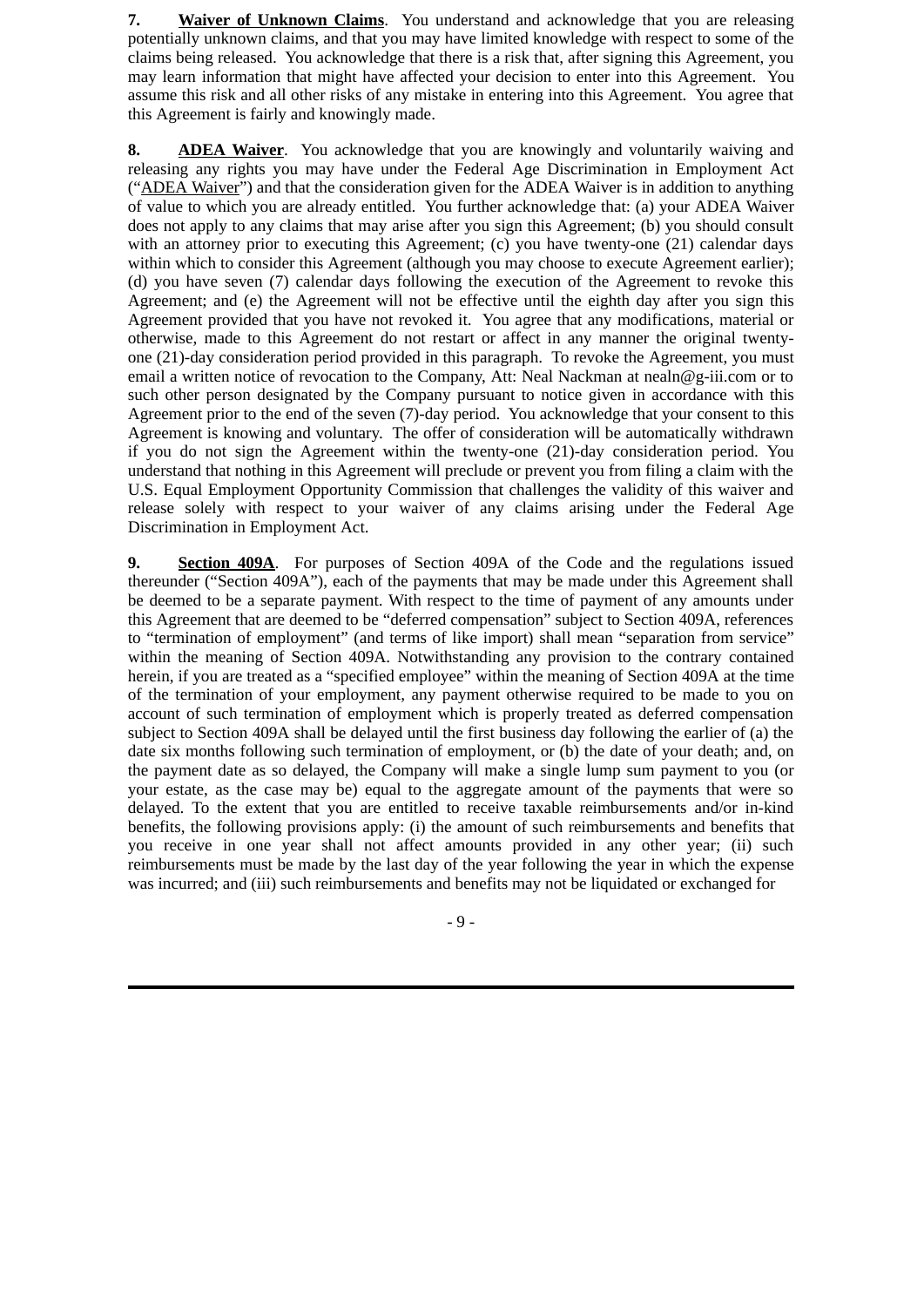any other reimbursement or benefit. The parties intend that all payments under this Agreement and the equity award agreements referenced herein will be exempt from or will comply with Section 409A, as applicable, and this Agreement and such equity award agreements shall be construed and interpreted in a manner that is consistent with that intent. Notwithstanding the foregoing, you shall be solely responsible, and the Company shall have no liability, for any taxes, acceleration of taxes, interest or penalties arising under Section 409A with respect to any amounts payable under this Agreement or the equity award agreements.

**10. Notices**. Any notice, demand or request required or permitted to be given under this Agreement shall be in writing and shall be deemed sufficient when delivered via email, if to the Company, Att: Neal Nackman at nealn@g-iii.com and if to you, at  $[***]$ , or to such other person designated by the Company or you pursuant to notice given in accordance with this Agreement.

**11. Entire Agreement**. You and the Company agree that this Agreement and the agreements relating to the equity awards previously granted to you constitute the entire agreement between you and the Company and any subsidiary or affiliate of the Company regarding the subject matter of this Agreement. All other prior or contemporaneous negotiations, agreements, understandings, or representations between you and the Company or any subsidiary or affiliate of the Company are expressly superseded hereby and are of no further force and effect, including, without limitation, any terms sheets, the CIC Agreement and, except to the extent set forth therein, the Employment Agreement. This Agreement may only be modified in a written document signed by you and an authorized employee of the Company.

# **12. Successors**.

(a) Company Successors. Any successor to the Company (whether direct or indirect and whether by purchase, merger, consolidation, liquidation or otherwise) to all or substantially all of the Company's business and/or assets shall assume the obligations under this Agreement and agree expressly to perform the obligations under this Agreement in the same manner and to the same extent as the Company would be required to perform such obligations in the absence of a succession. Any breach of this provision will be deemed to be a material breach of this Agreement. For all purposes under this Agreement, the term "Company" will include any such successor to the Company's business and/or assets.

(b) Your Successors. The terms of this Agreement and all of your rights hereunder will inure to the benefit of, and be enforceable by, your personal or legal representatives, executors, administrators, successors, heirs, distributees, devisees and legatees.

13. **Governing Law**. This Agreement shall be construed and interpreted in accordance with the laws of the State of New York.

**14. Severability**. The provisions of this Agreement are severable. If any provision of this Agreement is held invalid or unenforceable, such provision shall be deemed deleted from this Agreement and such invalidity or unenforceability shall not affect any other provision of this Agreement, the balance of which will remain in and have its intended full force and effect; provided, however that if such invalid or unenforceable provision may be modified so as to be

- 10 -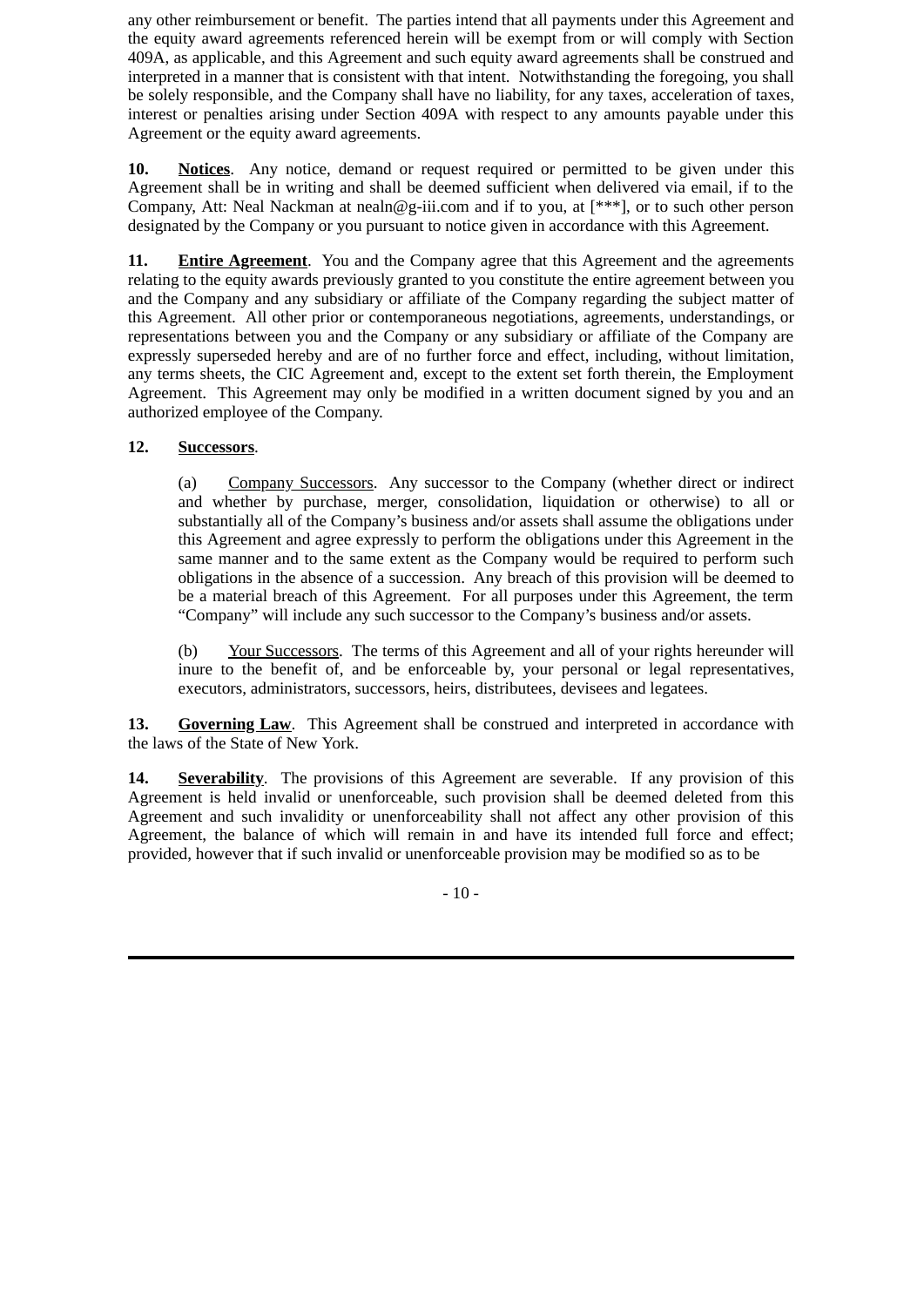valid and enforceable as a matter of law, such provision shall be deemed to have been modified so as to be valid and enforceable to the maximum extent permitted by law.

**15. Counterparts**. This Agreement may be executed in counterparts, each of which shall be an original, but all of which together shall constitute one agreement. Execution via DocuSign or a similar service, or of a facsimile copy or scanned image shall have the same force and effect as execution of an original, and an electronic or facsimile signature or scanned image of a signature shall be deemed an original and valid signature.

16. **Advice of Counsel.** Each party acknowledges that, in executing this Agreement, he or it has had the opportunity to seek the advice of independent legal counsel.

**17. Construction.** This Agreement is the result of negotiations between and has been reviewed by each of the parties hereto; accordingly, this Agreement shall be deemed to be the product of all of the parties hereto, and no ambiguity shall be construed in favor of or against any party.

[Signature Page Follows]

- 11 -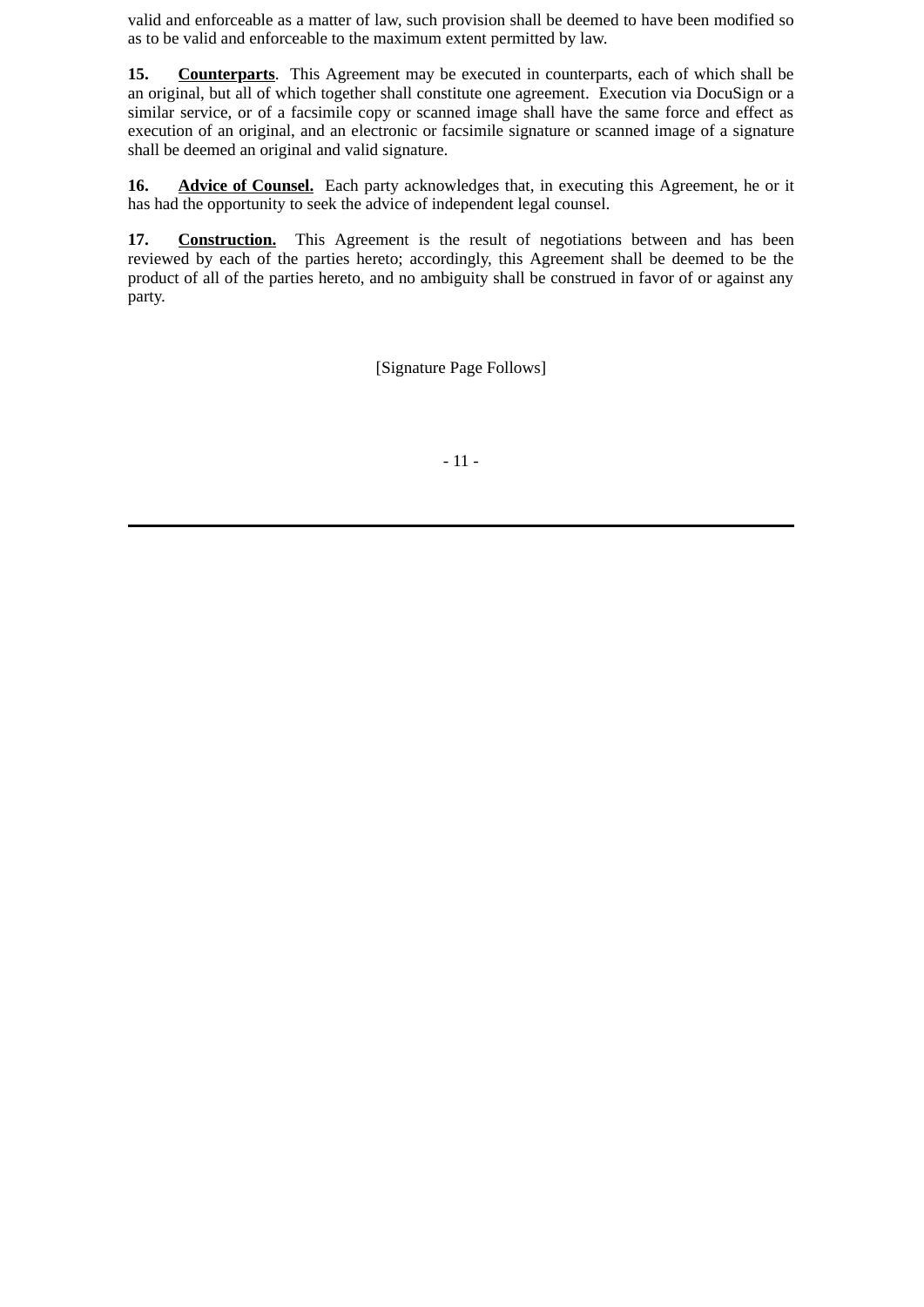Sincerely, G-III APPAREL GROUP, LTD.

By: /s/ Morris Goldfarb Morris Goldfarb Chairman and Chief Executive Officer

# AGREED AND ACCEPTED:

/s/ Wayne S. Miller Wayne Miller

Date: June 15, 2021

Exhibit A - Release

- 12 -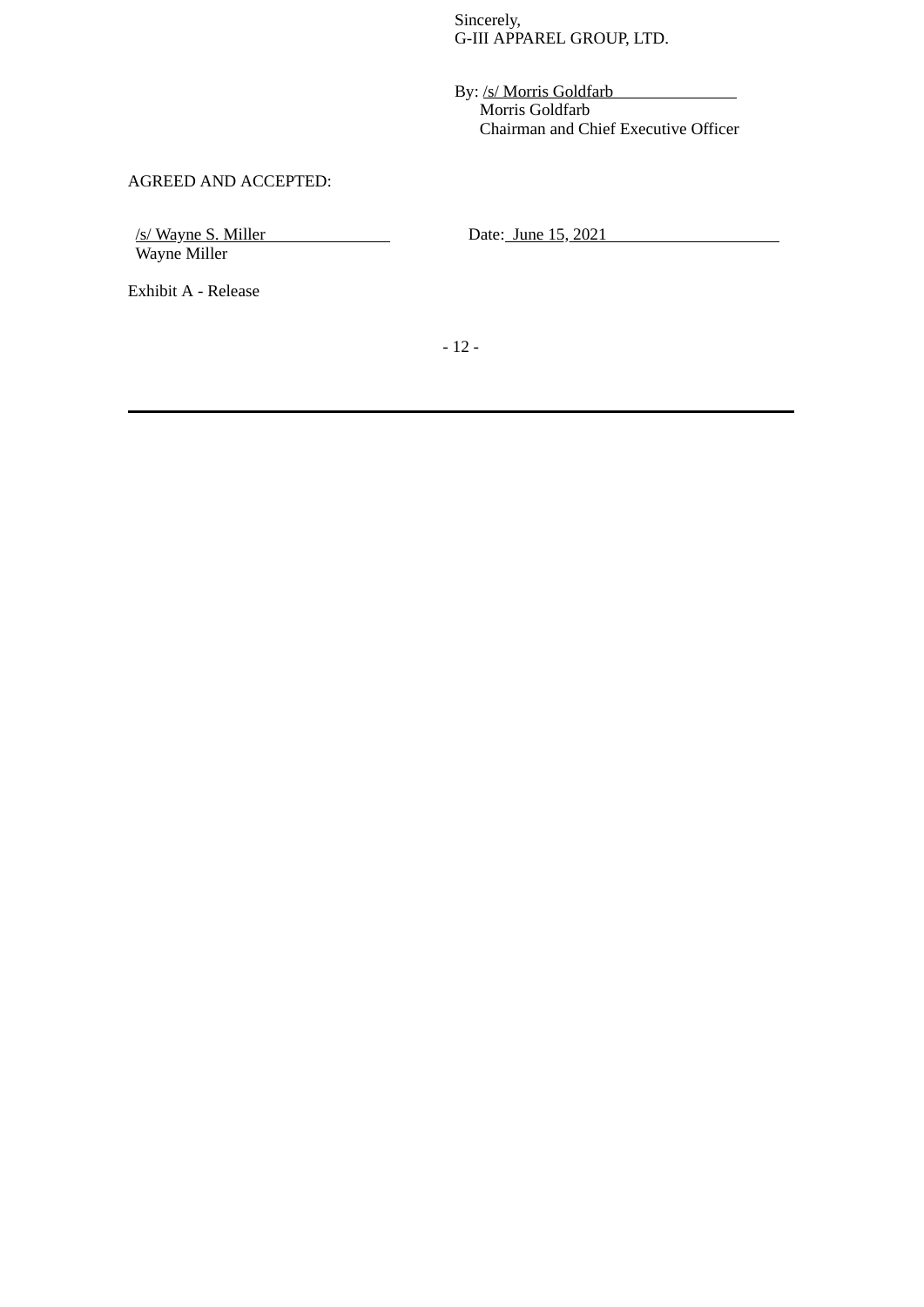## **EXHIBIT A RELEASE**

Pursuant to the letter agreement entered into by and between you and G-III Apparel Group, Ltd. (the "Company"), dated June 15, 2021 (the "Advisory Agreement"), you hereby enter into this Release (this "Release"). Any term not otherwise defined herein shall have the meaning ascribed in the Advisory Agreement.

1. General Release. In consideration of the compensation and other agreements set forth in Section 2 of the Advisory Agreement, you hereby waive and release to the maximum extent permitted by applicable law any and all claims or causes of action, whether known or unknown, against the Company and/or its respective predecessors, successors, past, present or future subsidiaries, parent companies, affiliated companies and related entities (collectively, including the Company, the "Entities") and/or the Entities' respective past, present or future officers, directors, agents, attorneys, employees, consultants, assigns and employee benefit plans (collectively with the Entities, the "Released Parties"), with respect to any matter as of the date hereof, including, without limitation, any matter related to your employment with the Company or the transition of that employment relationship, except to the extent specifically provided herein. This waiver and release includes, without limitation, claims under the Employee Retirement Income Security Act ("ERISA"); WARN Act claims, claims for attorneys' fees or costs; any and all claims related to or for stock, stock options, restricted stock units or other equity securities of the Company not otherwise described in the Advisory Agreement; penalties; claims; wage and hour claims; statutory claims; tort claims; contract claims; claims of wrongful discharge, constructive discharge, emotional distress, defamation, invasion of privacy, fraud, breach of contract, and breach of the covenant of good faith and fair dealing; discrimination, harassment and retaliation claims; and all other claims under applicable federal, state and local laws, ordinances and regulations.

You covenant not to sue the Released Parties for any of the claims released above, agree not to participate in any class, collective, representative, or group action that may include any of the claims released above, and will affirmatively opt out of any such class, collective, representative or group action. Further, you agree not to participate in, seek to recover in, or assist in any litigation or investigation by other persons or entities against the Released Parties, except as required by law. You represent and warrant that you have not filed, and agree not to file, any complaint or claim against any of the Released Parties before any federal, state, or local court relating to any claim released in this Agreement, and that you are not currently aware of any facts or basis for filing such a complaint or claim against any of the Released Parties.

Nothing in this Release precludes you from participating in any investigation or proceeding before any government agency or body. However, while you may file a charge and participate in any such proceeding, by signing this Release, you waive any right to bring a lawsuit against the Released Parties and waive any right to any individual monetary recovery in any such proceeding or lawsuit. Nothing in this Release is intended to impede your ability to report possible securities law violations to the government (including but not limited to reporting possible violations of federal laws or regulations in accordance with Section 21F of the Securities Exchange Act of 1934, as amended, and rules promulgated thereunder, to the Department of Justice, the Securities and Exchange Commission, Congress, and any federal agency Inspector General) or to receive a

- 13 -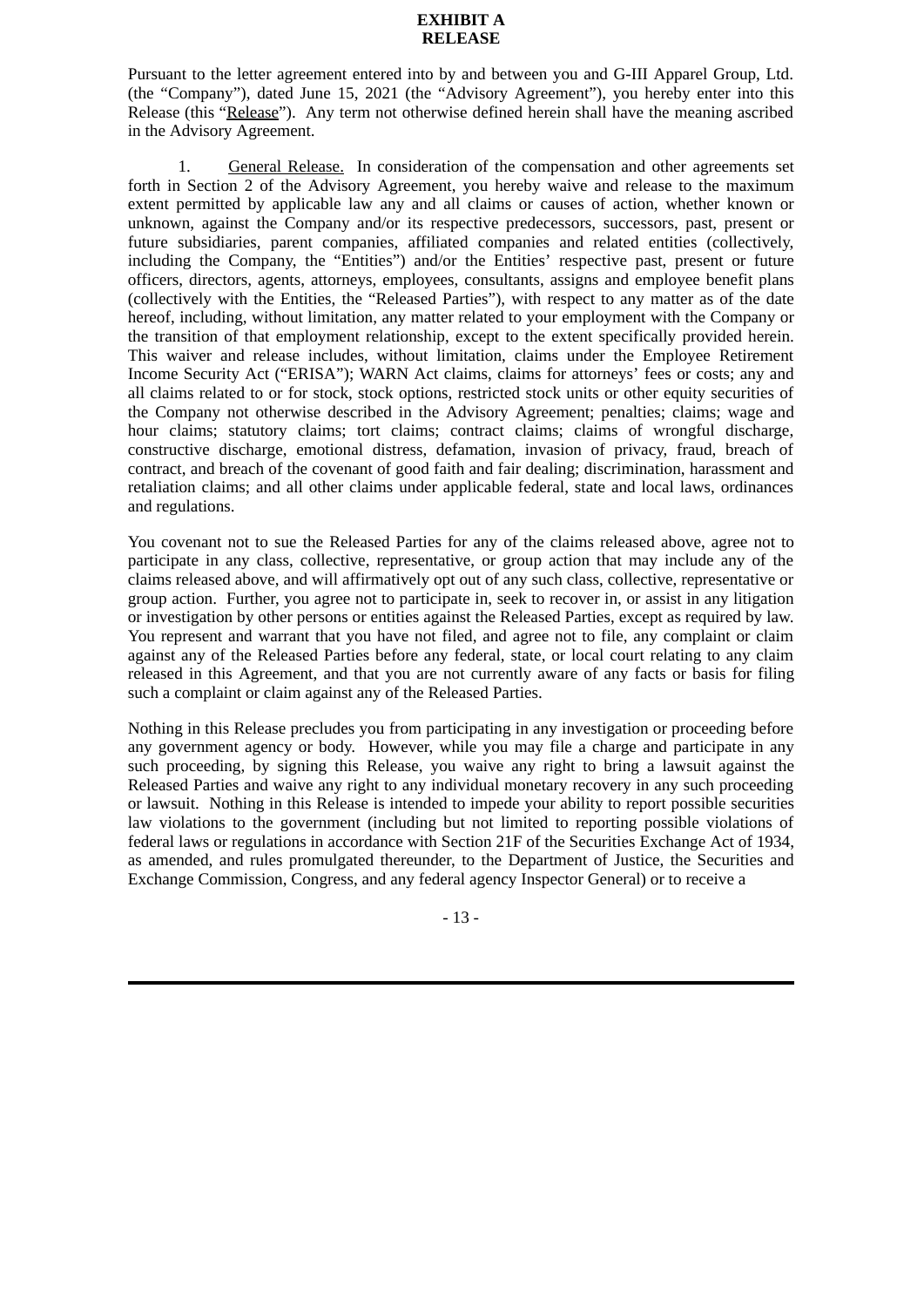monetary award from a government administered whistleblower-award program. You do not need the prior authorization of the Company to make any such reports or disclosures or to participate or cooperate in any governmental investigation, action or proceeding, and you are not required to notify the Company that you have made such reports and disclosures or have participated or cooperated in any governmental investigation, action or proceeding. Nothing in this Release waives your right to testify or prohibits you from testifying in an administrative, legislative, or judicial proceeding concerning alleged criminal conduct or alleged sexual harassment when you have been required or requested to attend the proceeding pursuant to a court order, subpoena or written request from an administrative agency or state legislature. Nothing in this Agreement is to be interpreted to prohibit you from speaking with law enforcement, the U.S. Equal Employment Opportunity Commission, the New York State Division of Human Rights, a local commission on human rights, or an attorney retained by you. Nothing in this Agreement waives any rights to indemnification that you may have as a result of your employment with the Company or as a result of any position or role you held with the Company or any of its affiliates or subsidiaries (including as a director, manager or the equivalent position on the governing board of any such subsidiary or affiliate), including pursuant to applicable law or the Company's applicable bylaws or insurance policies.

This waiver and release covers only those claims that arose prior to your execution of this Release. The waiver and release does not apply to any claim which, as a matter of law, cannot be released by private agreement or to any rights you have under the Indemnification Agreement or under any directors and officers liability insurance policy. The waiver and release also does not apply to any ERISA claim that you have with respect to vested benefits under the Company's retirement or welfare benefit plans. If any provision of the waiver and release is found to be unenforceable, it shall not affect the enforceability of the remaining provisions and all remaining provisions shall be enforceable to the fullest extent permitted by law.

2. Waiver of Unknown Claims. You understand and acknowledge that you are releasing potentially unknown claims, and that you may have limited knowledge with respect to some of the claims being released. You acknowledge that there is a risk that, after signing this Release, you may learn information that might have affected your decision to enter into this Release. You assume this risk and all other risks of any mistake in entering into this Release. You agree that this Release is fairly and knowingly made.

3. ADEA Waiver. You acknowledge that you are knowingly and voluntarily waiving and releasing any rights you may have under the Federal Age Discrimination in Employment Act ("ADEA Waiver") and that the consideration given for the ADEA Waiver is in addition to anything of value to which you are already entitled. You further acknowledge that: (a) your ADEA Waiver does not apply to any claims that may arise after you sign this Release; (b) you should consult with an attorney prior to executing this Release; (c) you have had twenty-one (21) calendar days within which to consider this Release; (d) you have seven (7) calendar days following the execution of this Release to revoke this Release; and (e) the Release will not be effective until the eighth day after you sign this Release provided that you have not revoked it. You agree that any modifications, material or otherwise, made to this Release do not restart or affect in any manner the original twenty-one (21)-day consideration period provided in this paragraph. To revoke this Release, you must email a written notice of revocation to Bettina Havrilla at Bettina.havrilla@giii.com prior to the end of the seven (7)-day period. You acknowledge that your consent to this

- 14 -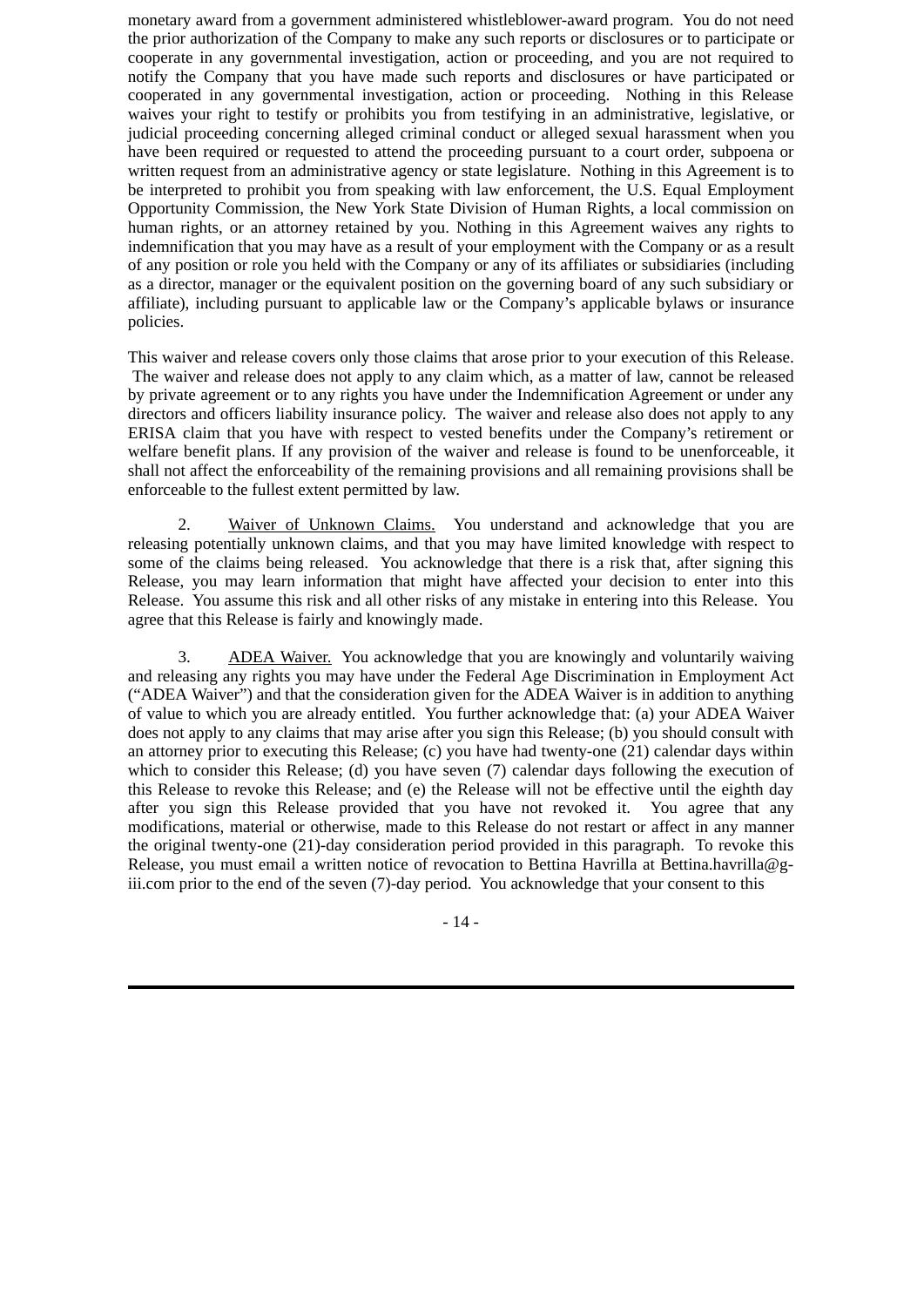Release is knowing and voluntary. You understand that nothing in this Agreement will preclude or prevent you from filing a claim with the U.S. Equal Employment Opportunity Commission that challenges the validity of this waiver and release solely with respect to your waiver of any claims arising under the Federal Age Discrimination in Employment Act. The offer of consideration will be automatically withdrawn if you do not sign this Release on the Transition Date.

4. No Admission. Nothing contained in this Release shall constitute or be treated as an admission by the Company or the Released Parties of any liability, wrongdoing, or violation of law.

5. Governing Law. This Release shall be construed and interpreted in accordance with the laws of the State of New York.

6. Severability. The provisions of this Release are severable. If any provision of this Release is held invalid or unenforceable, such provision shall be deemed deleted from this Release and such invalidity or unenforceability shall not affect any other provision of this Release, the balance of which will remain in and have its intended full force and effect; provided, however that if such invalid or unenforceable provision may be modified so as to be valid and enforceable as a matter of law, such provision shall be deemed to have been modified so as to be valid and enforceable to the maximum extent permitted by law.

7. Electronic Signature. Execution via DocuSign or a similar service, or of a scanned image shall have the same force and effect as execution of an original, and an electronic signature or scanned image of a signature shall be deemed an original and valid signature.

To be effective, this Release must be executed on the termination of the Transition Period. In the event that you do not sign this Release, or if you revoke this Release pursuant to Section 3 above, this Release will be null and void and you will not be entitled to receive the benefits referred to in Section 2 of the Advisory Agreement.

My agreement with the terms and conditions of this Release is signified by my signature below. Furthermore, I acknowledge that I have read and understand this Release and that I sign this release of all claims voluntarily, with full appreciation that at no time in the future may I pursue any of the rights I have waived in this Release.

REVIEWED, UNDERSTOOD, AND AGREED:

Wayne Miller

Date:

- 15 -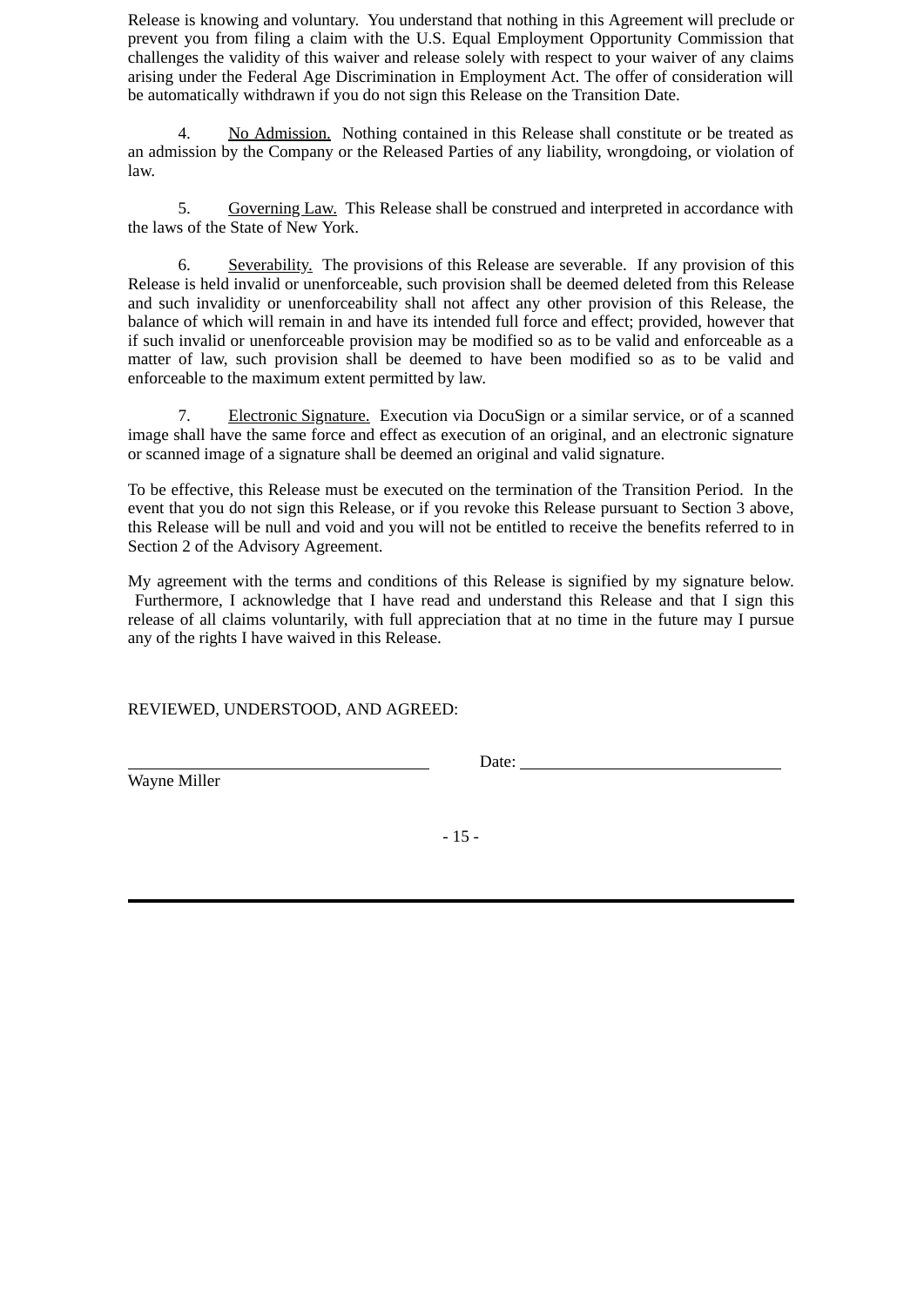# **G-III APPAREL GROUP, LTD.**

## <span id="page-20-0"></span>**G-III APPAREL GROUP ANNOUNCES WAYNE MILLER's TRANSITION TO SENIOR STRATEGIC ADVISOR**

New York, New York – June 15, 2021 -- G-III Apparel Group, Ltd. (NasdaqGS: GIII) announced today that, effective July 1, 2021, Wayne Miller will step down as the Company's Chief Operating Officer and will become a Senior Strategic Advisor to the Company. In his new role, Mr. Miller will assist in the transition of his day-to-day responsibilities and advise the Company on various aspects of corporate strategy. Mr. Miller will continue to report to Morris Goldfarb, Chairman and Chief Executive Officer.

Morris Goldfarb, G-III's Chairman and Chief Executive Officer, said, "On behalf of our Board and global team, I want to sincerely thank Wayne for his 23 years of dedication, leadership and significant contributions in helping build G-III into the exceptional company that it is today. Wayne has been instrumental in the acquisition and development of many of the businesses we currently have. I am pleased that Wayne will stay on as a key strategic advisor and continue to assist us in charting our path towards success and prosperity."

Wayne Miller, G-III's Chief Operating Officer, said, "It has been an incredible 23 years and I have been fortunate to have had the opportunity to work with Morris and the rest of the world class team to grow G-III into a financially strong, well diversified company with a portfolio of globally recognized brands. In my new capacity, I look forward to my continued contribution towards G-III's long-term growth."

## **About G-III Apparel Group, Ltd.**

G-III designs, sources and markets apparel and accessories under owned, licensed and private label brands. G-III's substantial portfolio of more than 30 licensed and proprietary brands is anchored by five global power brands: DKNY, Donna Karan, Calvin Klein, Tommy Hilfiger and Karl Lagerfeld Paris. G-III's owned brands include DKNY, Donna Karan, Vilebrequin, G.H. Bass, Eliza J, Jessica Howard, Andrew Marc and Marc New York. G-III has fashion licenses under the Calvin Klein, Tommy Hilfiger, Karl Lagerfeld Paris, Kenneth Cole, Cole Haan, Guess?, Vince Camuto, Levi's and Dockers brands. Through its team sports business, G-III has licenses with the National Football League, National Basketball Association, Major League Baseball, National Hockey League and over 150 U.S. colleges and universities. G-III also distributes directly to consumers through its DKNY, Karl Lagerfeld Paris and Vilebrequin stores and its digital channels for the DKNY, Donna Karan, Vilebrequin, Karl Lagerfeld Paris, Andrew Marc, Wilsons Leather and G.H. Bass brands.

*Statements concerning G-III's business outlook or future economic performance, anticipated revenues, expenses or other financial items; product introductions and plans and objectives related thereto; and statements concerning assumptions made or expectations as to any future events, conditions, performance or other matters are "forward-looking statements" as that term is defined under the Federal Securities laws. Forward-looking statements are subject to risks, uncertainties and factors which include, but are not limited to, risks related to the COVID-19 outbreak, reliance on licensed product, reliance on foreign manufacturers, risks of doing business abroad, the current economic and credit environment, risks related to our indebtedness, the nature of the apparel industry, including changing customer demand and tastes, customer concentration, seasonality, risks of operating a retail business, risks related to G-III's ability to*

1